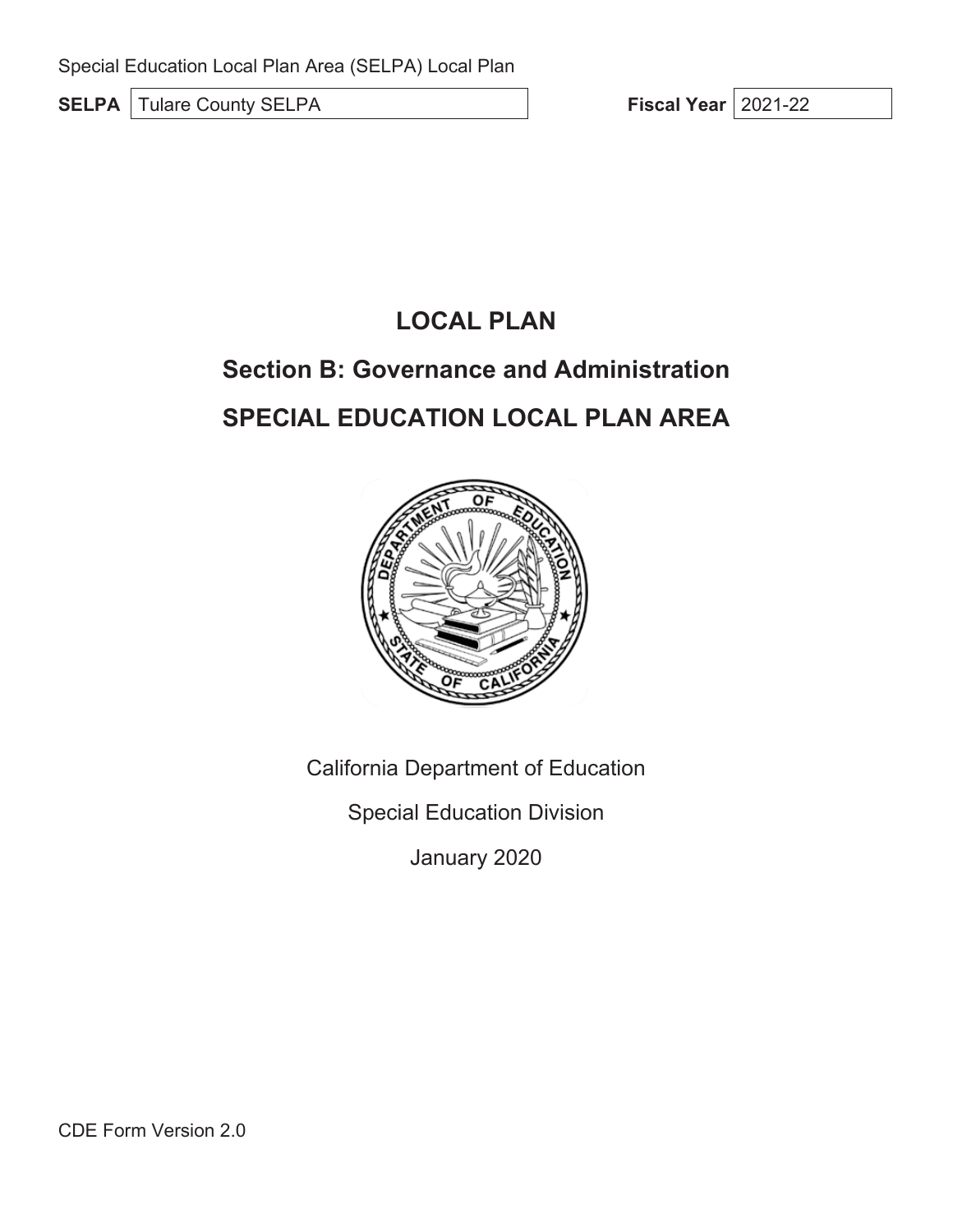SELPA | Tulare County SELPA  $\vert$  Fiscal Year | 2021-22

# **B. Governance and Administration**

California *Education Code* (*EC*) sections 56195 et seq. and 56205

### **Participating Local Educational Agencies**

Participating local educational agencies (LEAs) included in the Special Education Local Plan Area (SELPA) local plan must be identified in Attachment I.

### **Special Education Local Plan Area—Local Plan Requirements**

1. Describe the geographic service area covered by the local plan:

The Tulare County/District SELPA includes all school districts and the Tulare County Office of Education within the boundaries of Tulare County in the State of California.

2. Describe the SELPA regional governance and administrative structure of the local plan. Clearly define the roles and structure of a multi-LEA governing body, or single LEA administration as applicable:

The Tulare County/District Special Education Local Plan area recognizes the importance of an efficient and economical administrative structure. The responsibility of the administrative and staff positions is to assure that programs are available to serve the education needs of all of the special education students within the boundaries of Tulare County and charter schools participating in the Tulare County/District SELPA.

Each of the board and administrative positions are related to the functioning of the special education programs within the Tulare County SELPA. The following describes the various components within the administrative structure.

Governing Boards: The Tulare County Board of Education and the LEA governing boards share in the responsibility for the operation of the local plan for special education. The boards are responsible for programs operated by their agencies as well as agency budgets and personnel. It is the responsibility of the Superintendent/CEO of each participating LEA to recommend to the local board properly credentialed personnel to provide special education services as allocated by the SELPA.

Superintendents Governance Committee: The Superintendents Governance Committee is composed of fifteen (15) members and is responsible for the review/recommendation of the SELPA polices before presentation to the County Board. The Superintendents Governance Committee approves fiscal allocations of state and federal special education funding. Members are as follows; Superintendents from the 12 largest LEAs (12), Two (2) members appointed at large, for a three-year term, who represent LEAs under 901 student CBEDS count and the Tulare County Superintendent of Schools. Members appointed shall assure representation of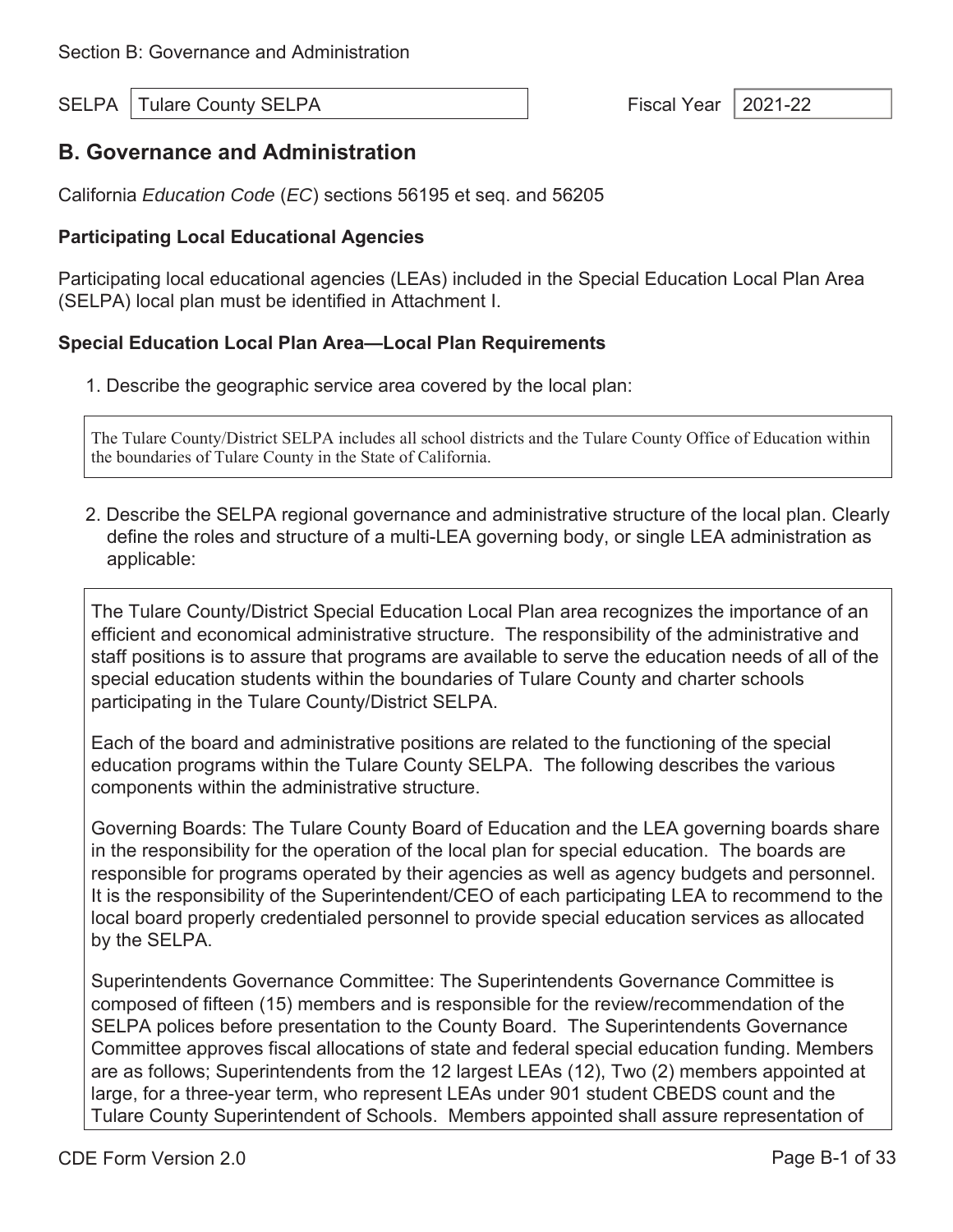the Superintendents and Boards of all LEAs in the Special Education Local Plan Area and Tulare County Office of Education. Members of the Superintendents Governance Committee may be represented by a designee only in the case of an emergency. The designee is not empowered use with a proxy vote.

SELPA Administrator: The Administrator is the responsible individual designated by the Special Education Local Plan Area to collect, report and disseminate data for and to the California Department of Education, Special Education Division. The Administrator is responsible for program planning and fiscal accountability for the Special Education Local Plan Area. The SELPA Administrator is responsible for the review of the local plan with input from the Local Plan Review Committee.

Directors of Special Education Committee (DOSE): The Committee is responsible for providing a vehicle through which communication, consultation and coordination of the services may occur.

The Committee functions as the body which develops procedures and processes by which the policy directions established by the Superintendents Governance Committee are implemented. Issues which cannot be resolved at the Committee level are referred to the Superintendents Governance Committee for consideration and policy determination. Each special Education Administrator shall apprise his/her responsible superintendent regarding areas to be discussed at the Superintendents Governance Committee meetings to provide linkage between Superintendents and the district Directors of Special Education Committee. District and county administrators are members of the district Directors of Special Education Committee which meets on a monthly basis.

Fiscal Ad Hoc Committee: It is the purpose of the Fiscal Committee to discuss and propose solutions to fiscal problems and formulate fiscal policies to be presented to the Superintendents Governance Committee. Membership on the committee includes members of the Superintendents Governance Committee representing large and small districts in the SELPA.

3. Describe the SELPA's regional policy making process. Clearly define the roles of a multi-LEA governing body, or single LEA administration as applicable related to the policy making process for coordinating and implementing the local plan:

Purpose of Policies: The purpose of the policies is to establish clear lines of responsibility for the Special Education Local Plan Area, Local Education Agencies (the member schools districts), and all employees in the operation of the Master Plan for Special Education in Tulare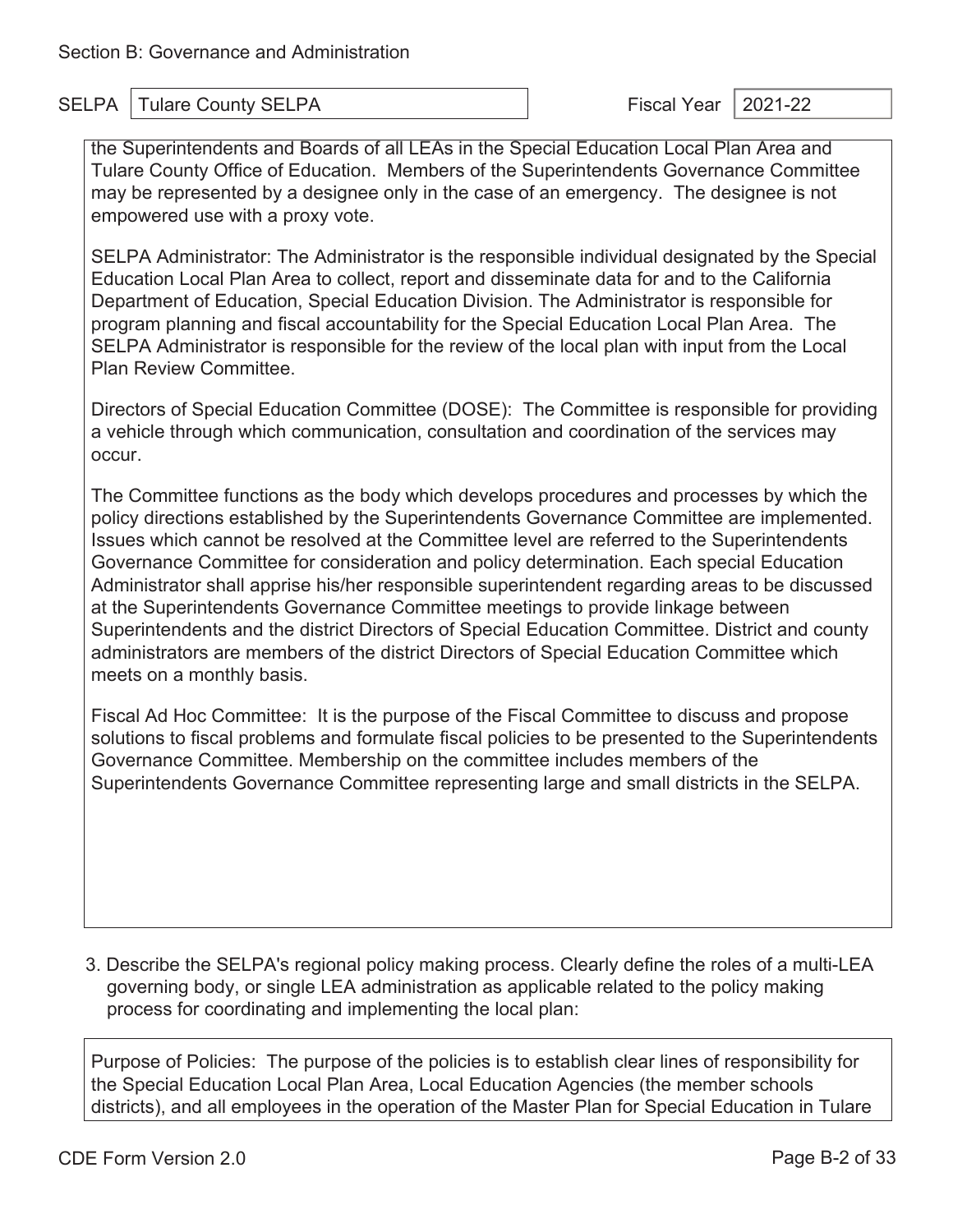#### SELPA | Tulare County SELPA  $\vert$  Fiscal Year | 2021-22

County.

In formulating policies, the Superintendents Governance Committee shall recommend general principles which provide authority for the professional staff. Such policies shall be broad enough to determine or indicate a line of action to be taken in meeting a number of problems and jobs.

Procedures of Adoption and Revision: Policies will be established to give personnel a framework and guidelines to carry out the educational objectives as established. Policy should originate as near to the action as possible.

Policies will be kept up to date and reviewed as needed. New policies or amended policies may be adopted at any regular meeting subsequent to the regular meeting at which the proposed policy or amendment was presented.

Source for policy will include but not be limited to:

- a. The "Local Plan" itself.
- b. Contact in the field with actual users experience.
- c. Contact with school districts and review of their policy
- d. Review of established practices in other similar state-approved programs.
- e. Provisions of the Education Code
- f. Superintendents Governance Committee
- 4. Clearly define the roles of the County Office of Education (COE) as applicable, and/or any other administrative supports necessary to coordinate and implement the local plan:

The Tulare County Office of Education is designated by the Tulare County/District SELPA Local Plan for Special Education as a responsible local agency (RLA). Duties of the Tulare County Office of Education as an RLA include:

Operation of special education services for small districts as well as service to students identified with severe handicapping conditions.

Operational decision making for programs operated by the Tulare County Office of Education, such as setting the length of the school day and school year, internal business procedures and maintenance of student files, shall be the responsibility of the Tulare County Office of Education.

Administrative and support services necessary to operate the special education programs of the Tulare County Office of Education.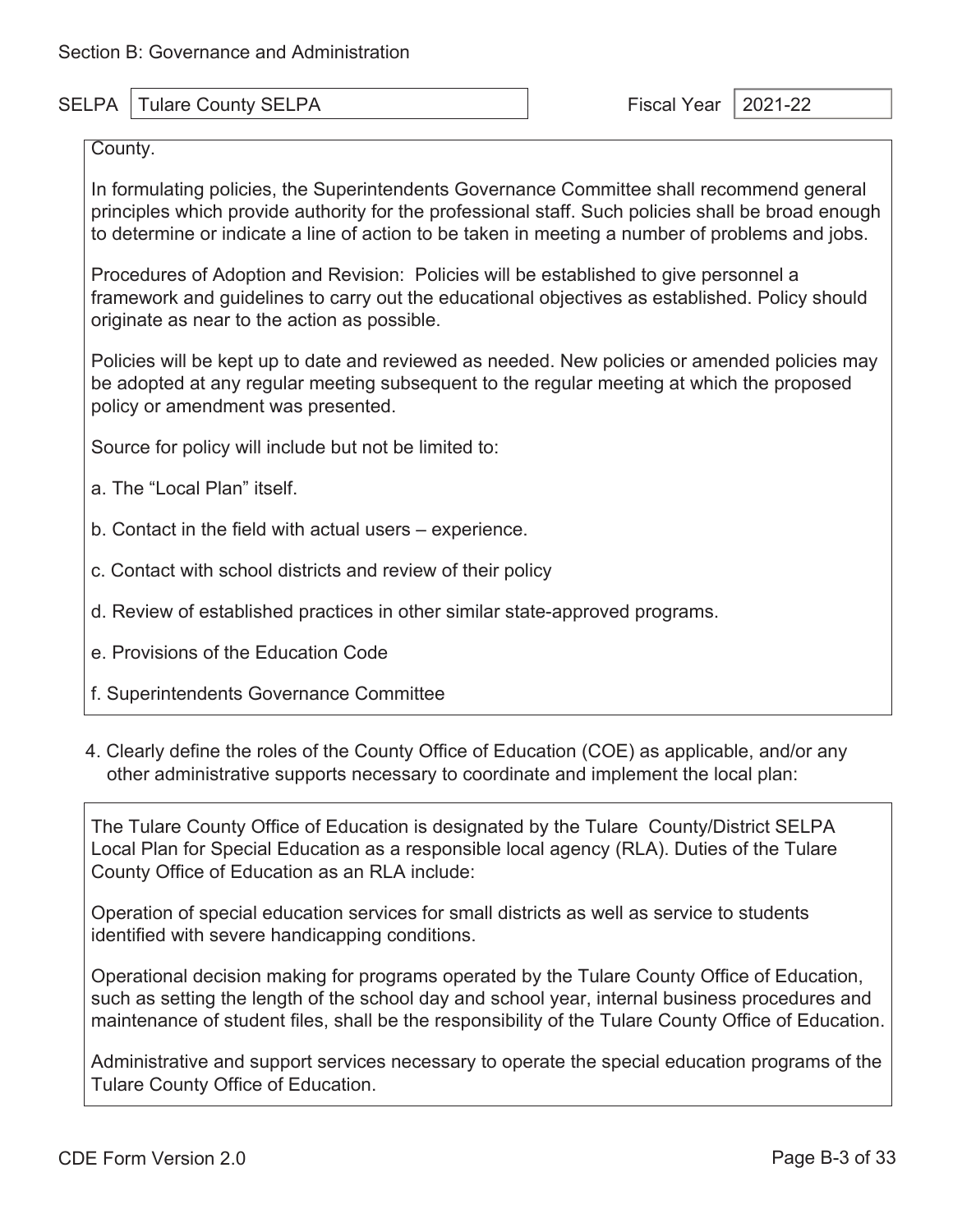5. Describe the policies and procedures of the SELPA that allow for the participation of charter schools in the local plan:

A request by a charter school to participate as an LEA in the will not be treated differently from a similar request made by a school district. In reviewing and approving such a request, the following requirements shall apply:

a. The charter school shall participate in state and federal funding for special education and the receive funding in the same manner as other LEAs.

b. The addition of new members to the Tulare County SELPA, as approved by the Governing Board, shall be followed by an amendment to the local plan.

c. The charter will insure that any student potentially in need of special education will be the responsibility of the charter school.

6. Identify and describe the representation and participation of the SELPA community advisory committee (CAC) pursuant to EC Section 56190 in the development of the local plan:

The Administrator of the Special Education Local Plan Area (SELPA) shall establish a Community Advisory Committee (CAC) for the SELPA.

The CAC shall include parent/guardians of individuals with exceptional needs enrolled in the individual LEAs or private schools, parent/guardians of other enrolled students, disabled students and/or adults, general and special education teachers, other school staff, representatives of other public or private agencies and persons concerned with the needs of students with exceptional needs. The majority shall be parents/guardians of individuals with exceptional needs and shall, as much as possible, represent the four geographical regions within the SELPA.

The CAC shall review the local special education annual service plan at least 30 days prior to its submission to the Superintendent of Public Instruction. The Committee makes suggestions for the development, amendment and review of the local plan, recommends annual priorities, promotes parent/guardian and community involvement, assists in parent/guardian education, assists in parent awareness about the importance of regular school attendance, and supports activities on behalf of individuals with exceptional needs.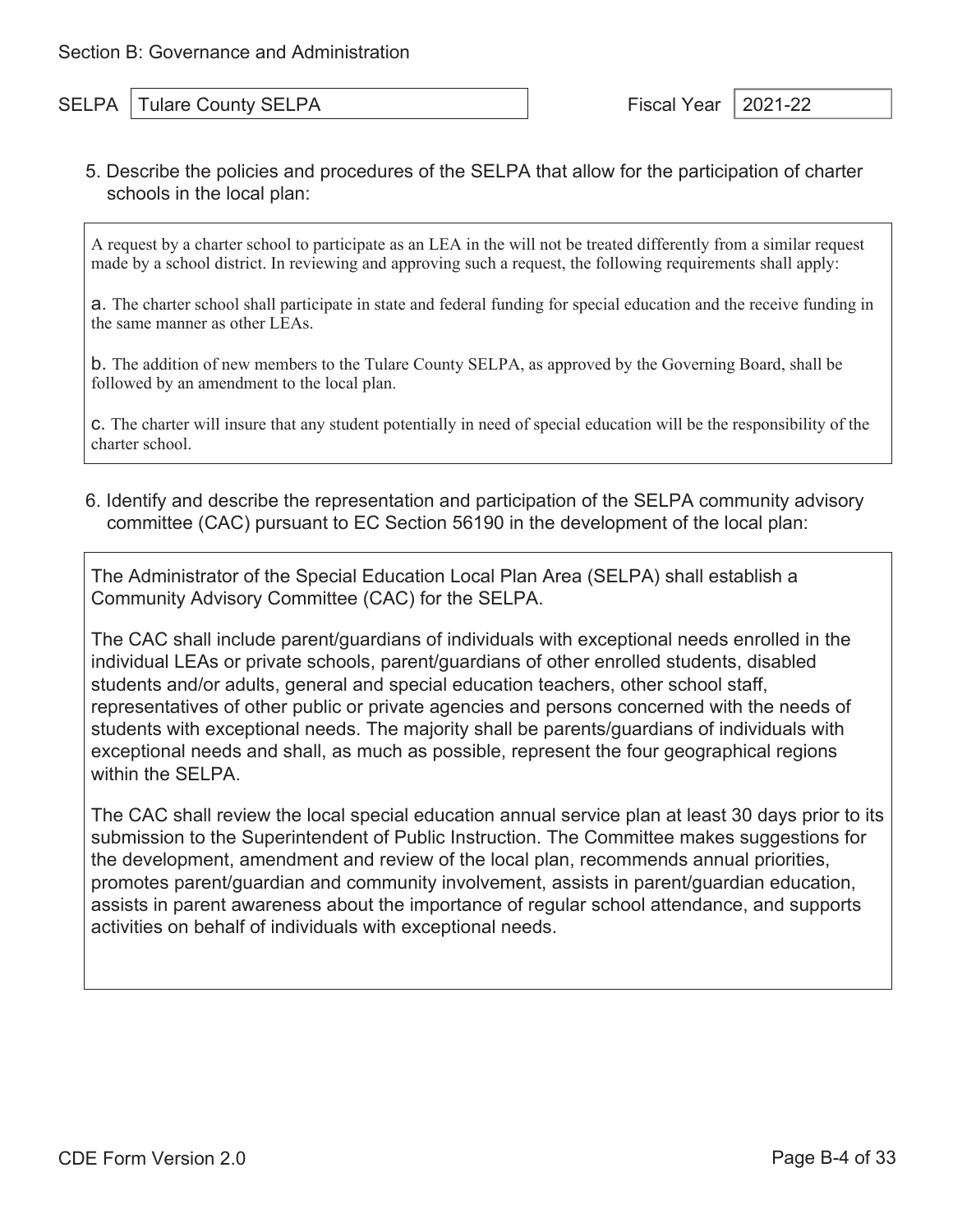SELPA | Tulare County SELPA  $\vert$  Fiscal Year | 2021-22

7. Describe the SELPA's process for regular consultations regarding the plan development with representative of special education and regular education teachers, and administrators selected by the groups they represent and parent members of the CAC:

Members of the Local Plan Committee meetings are scheduled in conjunction with regularly scheduled CAC meetings. Teachers and administrators are invited to the meeting and provided an opportunity for input.

8. Identify and describe the responsible local agency (RLA), Administrative Unit (AU), or other agency who is responsible for performing tasks such as the receipt and distribution of funds, provision of administrative support, and coordination and implementation of the plan:

Responsible Local Agency: The Tulare County Office of Education is designated by the Tulare County/District SELPA Local Plan for Special Education as a responsible local agency (RLA). Duties of the Tulare County Office of Education as an RLA include:

Operation of special education services for small districts as well as service to disabled students identified with severe handicapping conditions.

Operational decision making for programs operated by the Tulare County Office of Education, such as setting the length of the school day and school year, internal business procedures and maintenance of student files, shall be the responsibility of the Tulare County Office of Education.

Administrative and support services necessary to operate the special education programs of the Tulare County Office of Education.

9. Describe the contractual agreements and the SELPA's system for determining the responsibility of participating agency for the education of each student with special needs residing within the geographical area served by the plan:

Appropriate Memorandum of Understandings (MOU) are developed between SELPA and LEA Members as appropriate to insure FAPE is provided in the least restrictive environment.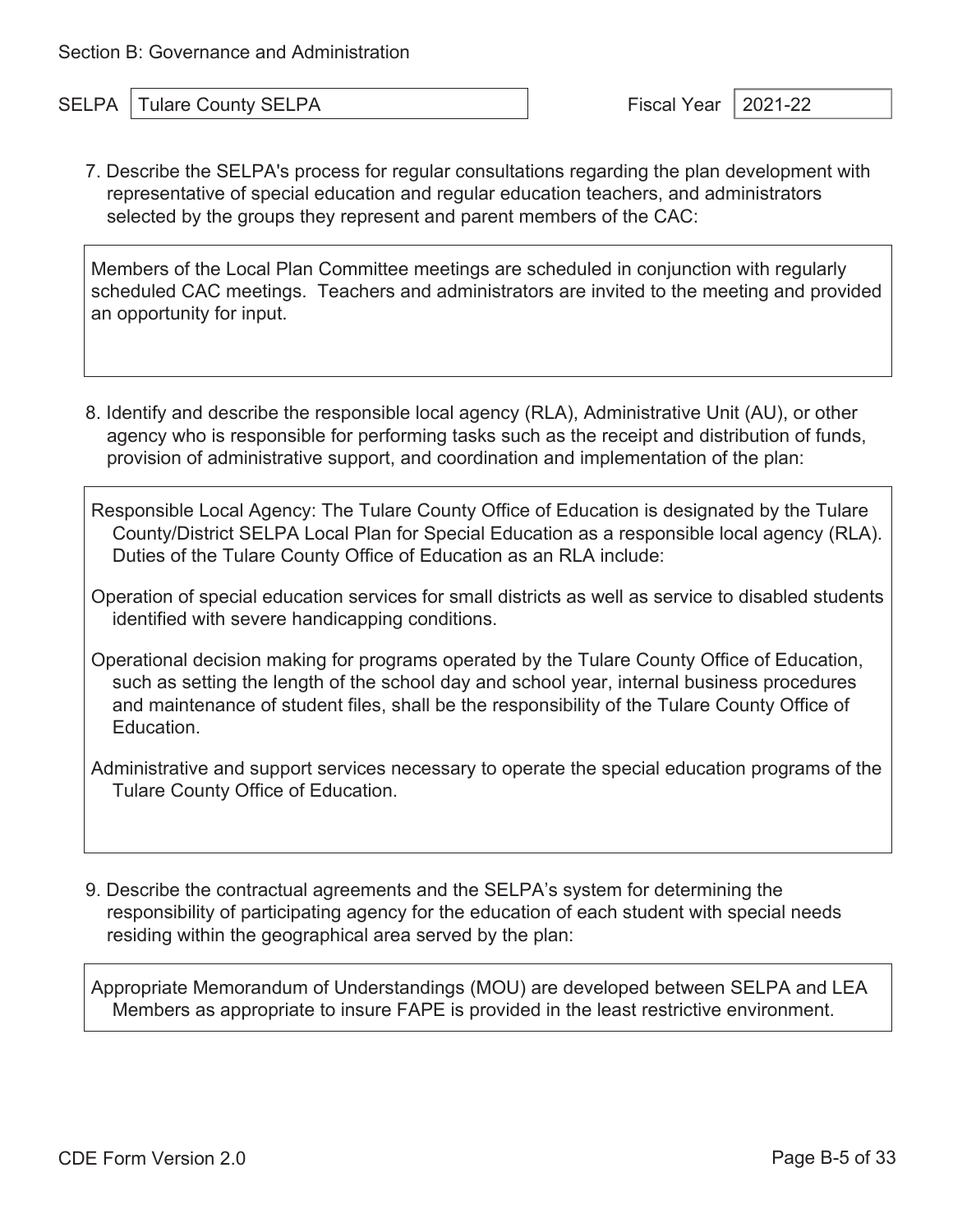SELPA Tulare County SELPA Fiscal Year 2021-22

- 10. For multi-LEA local plans, specify:
	- a. The responsibilities of each participating COE and LEA governing board in the policymaking process:

The school board of each LEA shall approve its participation in the Tulare County Local Plan for Special Education. This includes the County Superintendent of Schools. The County Office of Education acts as the Administrative Unit.

The local school board responsibilities include, but are not limited to

a. Approval of the Local Plan

b. Adoption of policies and procedures for special education programs and services within their districts

c. LEA compliance with all elements of the local plan

d. Input on SELPA policies and procedures through the superintendent of the LEA

e. Support the activities of the Community Advisory Committee

#### b. The responsibilities of the superintendents of each participating LEA and COE in the implementation of the local plan:

Superintendents of each LEA are responsible to their respective school boards. In addition, district superintendents of the 12 largest districts:

a. Serve as a member of the Governance Board

b. Assist in the identification of special education program and service needs for the Tulare County SELPA through participation on the Governance Board

- c. Communicate SELPA information to their school boards
	- c. The responsibilities of each LEA and COE for coordinating the administration of the local plan:

LEA and COE administrators and staff are responsible for the coordination of special education services and programs within their agencies. LEA administrators are also responsible for the implementation of the local plan, and participation in the Tulare County SELPA Directors of Special Education Committee.

It shall be the policy of this Governance Board to comply with the requirements of the performance goals and indicators developed by the CDE and provide data as required by the CDE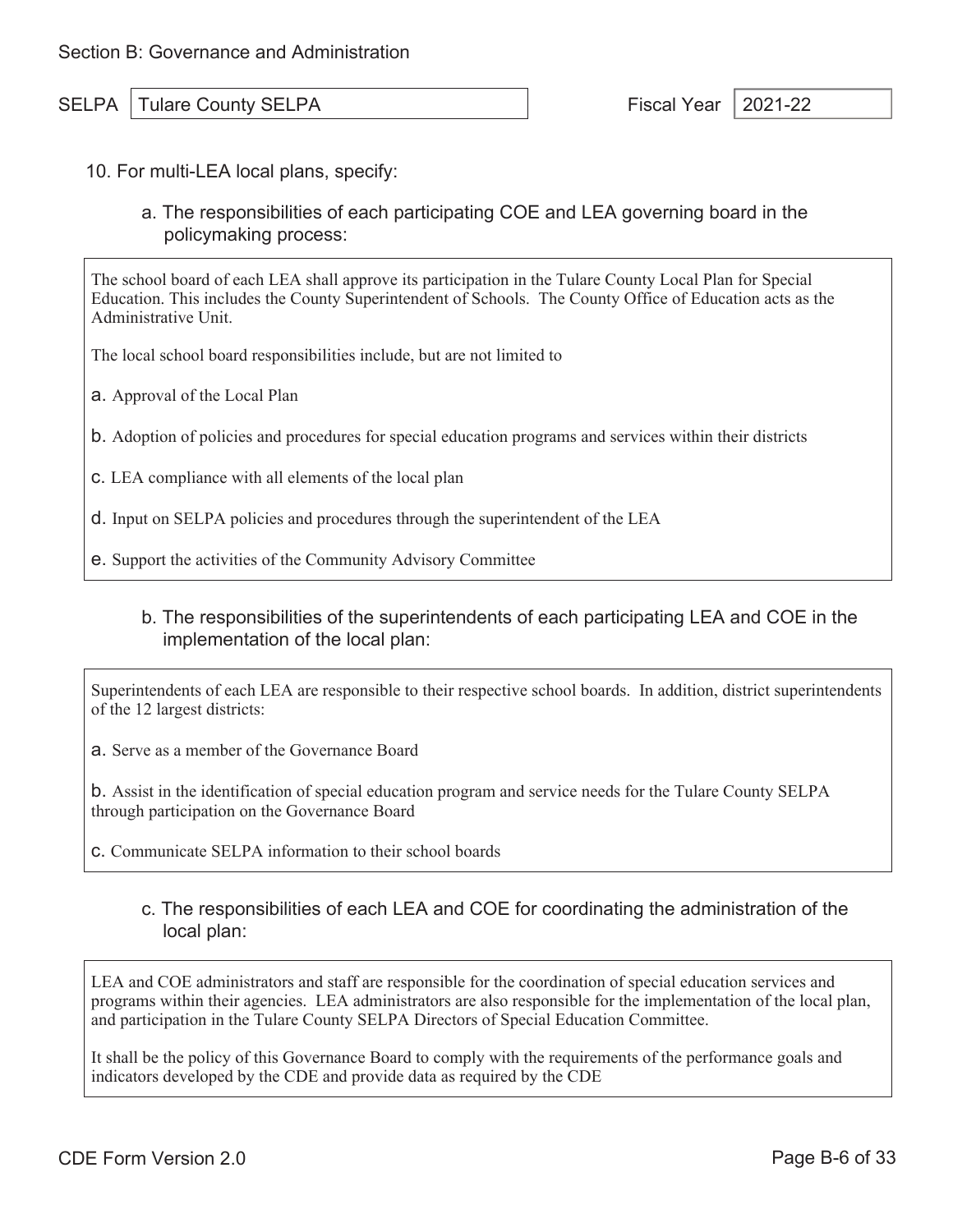SELPA Tulare County SELPA Fiscal Year 2021-22

- 11. Identify the respective roles of the RLA/AU, the SELPA administrator, and the individual LEAs associated with the SELPA related to:
	- a. The hiring, supervision, evaluation, and discipline of the SELPA administrator and staff employed by the AU in support of the local plan:

The RLA is responsible for the recruitment of the SELPA Director. The selection and supervision of the SELPA Director shall be the responsibility of the Tulare County Superintendent of Schools. The Governance Board provides input for the evaluation of the SELPA Director and the County Superintendent conducts the evaluation. SELPA Administrators are evaluated by the SELPA Director. SELPA Director and Administrators are responsible for supervision and evaluation of all other SELPA staff.

### b. The local method used to distribute federal and state funds to the SELPA RLA/AU and to LEAs within the SELPA:

An income distribution model has been adopted by the Tulare County SELPA and shall be reviewed and revised on a regular schedule. The model distributes all funds pursuant to applicable state and federal regulations. Districts acknowledge the obligation to maintain the level of general fund contribution towards the provision of special education services at a level equal to or greater than that of the prior year (Maintenance of Effort), in compliance with state and federal mandates.

#### c. The operation of special education programs:

All LEAs in the SELPA provide site-based special education programs in a manner that promotes services provided in the least restrictive environment. The RLA employs related service providers that conduct comprehensive assessments and provide services to insure all students have access to the general education curriculum. The RLA also provides seat-based programs located on public school campuses or in the community to students with more severe disabilities from infant through age twenty-two.

It shall be the policy of this Governance Board to ensure that personnel providing special education related services are appropriately and adequately prepared and trained, and that those personnel have the content knowledge and skills to serve children with disabilities. This policy shall not be construed to create a right of action on behalf of an individual student for the failure of a particular LEA staff person to be highly qualified or to prevent a parent from filing a State complaint with the California Department of Education (CDE) about staff qualifications

#### d. Monitoring the appropriate use of federal, state, and local funds allocated for special education programs:

The SELPA will provide assurances that funds received from Part B of the IDEA will be expended in accordance with the applicable provisions of the IDEA, and will be used to supplement and not to supplant state, local, and other federal funds

The Superintendence Governance Council shall adopt policies for the allocation of Special Education Resources to LEAs. The intent is to assure access and availability of services to all eligible students through an equitable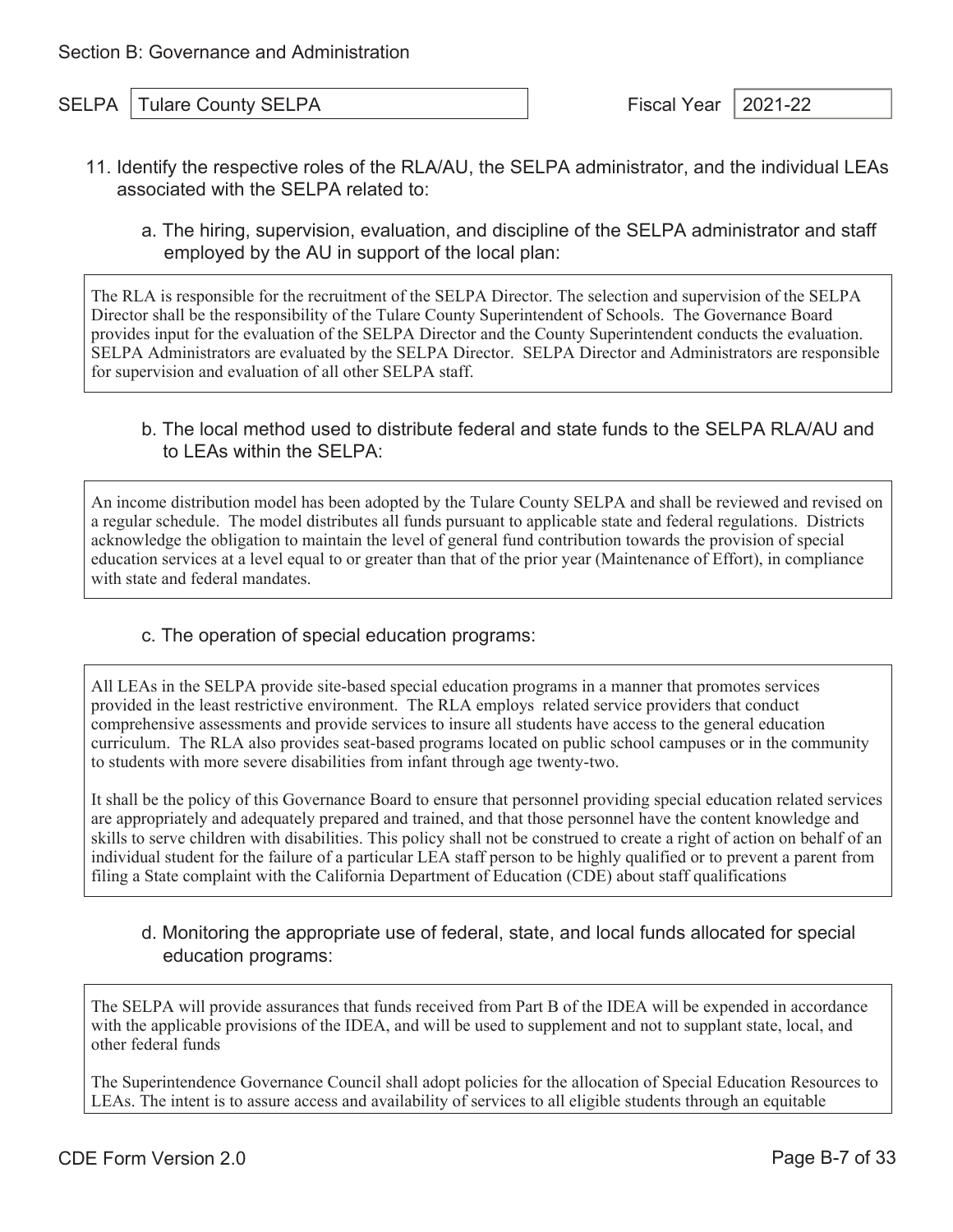| SELPA | <b>Tulare County SELPA</b>                                                                                                                                                                                                                                                                                                                                            | <b>Fiscal Year</b> | 2021-22 |  |
|-------|-----------------------------------------------------------------------------------------------------------------------------------------------------------------------------------------------------------------------------------------------------------------------------------------------------------------------------------------------------------------------|--------------------|---------|--|
|       | distribution system. The policy provides for distribution of the following funds:                                                                                                                                                                                                                                                                                     |                    |         |  |
|       | • Distribution of State Apportionment to LEAs                                                                                                                                                                                                                                                                                                                         |                    |         |  |
|       | • Distribution of Property Tax to LEAs although received by the Tulare County Superintendent of Schools Office<br>as payment for LEA obligations                                                                                                                                                                                                                      |                    |         |  |
|       | · Distribution of Federal Local Assistance revenue to LEAs                                                                                                                                                                                                                                                                                                            |                    |         |  |
|       | • Distribution of Federal Preschool revenue to LEAs and the SELPA operations budget for regionalized staff<br>development and regionalized services to preschool programs                                                                                                                                                                                             |                    |         |  |
|       | The duties of the Fiscal Ad Hoc Committee include, but are not limited to, the following:                                                                                                                                                                                                                                                                             |                    |         |  |
|       | 1. Provide information and recommendations for the development, modification and implementation of the SELPA<br>funding allocation plan to the Governance Council.                                                                                                                                                                                                    |                    |         |  |
|       | 2. Review and make recommendations to the Superintendence Governance Council regarding decisions which<br>impact the finances of local education agencies.                                                                                                                                                                                                            |                    |         |  |
|       | The Fiscal Ad Hoc Committee may be requested by the Superintendence Governance Council to provide advice or<br>assistance in other areas as needs are identified within the SELPA.                                                                                                                                                                                    |                    |         |  |
|       | The Fiscal Ad Hoc Committee meets every other month or more often as established on a yearly calendar. The<br>SELPA Director serves as the chairperson of the committee and is responsible for providing timely written notice<br>of the meeting and agenda, notes for the meeting and additional documentation as needed to provide for informed<br>decision making. |                    |         |  |

12. Describe how specialized equipment and services will be distributed within the SELPA in a manner that minimizes the necessity to serve students in isolated sites and maximizes the opportunities to serve students in the least restrictive environments:

Specialized equipment and services will be provided at the site where the Individualized Education Program (IEP) team has determined appropriate for the student to receive a free and appropriate public education in the least restrictive environment.

### **Policies, Procedures, and Programs**

Pursuant to *EC* sections 56122 and 56205(a), the SELPA ensures conformity with Title 20 *United States Code* (*USC*) and in accordance with Title 34 *Code of Federal Regulations* (*CFR*) Section 300.201 and has in effect policies, procedures, and programs. For each of the following 23 areas, identify whether or not, each of the following provisions of law are adopted as stated. If the policy is not adopted as stated, briefly describe the SELPA's policy for the given area. In all cases, provide the SELPA policy and procedure numbers; the document title; and the physical location where the policy can be found.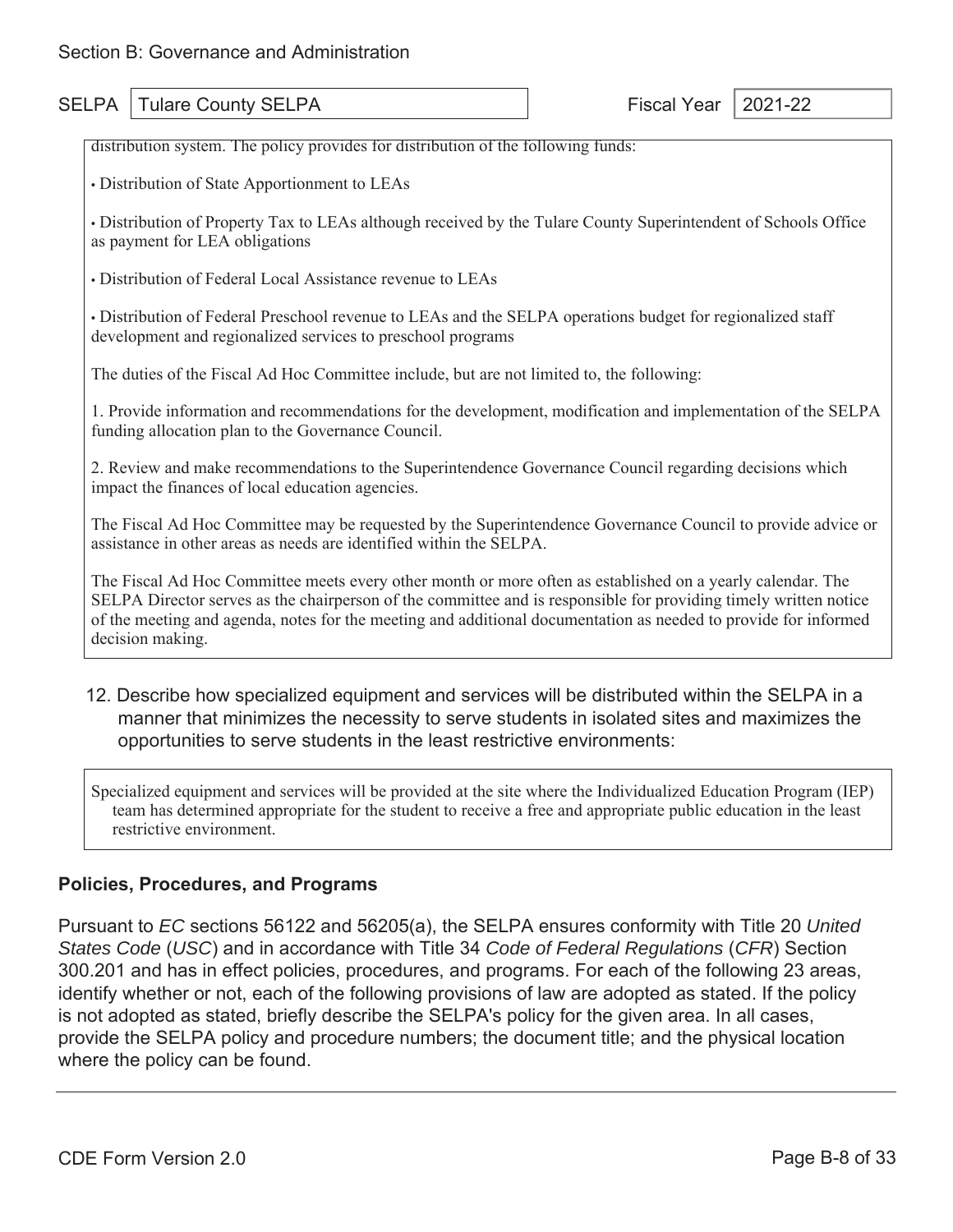#### **1. Free Appropriate Public Education: 20** *USC* **Section 1412(a)(1)**

| Policy/Procedure Number: SP 8050 |                                      |
|----------------------------------|--------------------------------------|
| Document Title:                  | Individualized Education Plan FAPE   |
| Document Location:               | <b>SELPA Policies / SELPA Office</b> |

"It shall be the policy of this LEA that a free appropriate public education is available to all children with disabilities residing in the LEA between the ages of 3 and 21, inclusive, including children with disabilities who have been suspended or expelled from school." The policy is adopted by the SELPA as stated:

 $\odot$  Yes  $\odot$  No

#### **2. Full Educational Opportunity: 20** *USC* **Section 1412(a)(2)**

| Policy/Procedure Number: SP 8055 |                                           |
|----------------------------------|-------------------------------------------|
| Document Title:                  | Continuum of Program Options and Services |
| Document Location:               | <b>SELPA Policies / SELPA Office</b>      |

"It shall be the policy of this LEA that all children with disabilities have access to educational programs, non-academic programs, and services available to non-disabled children." The policy is adopted by the SELPA as stated:

 $\odot$  Yes  $\odot$  No

#### **3. Child Find: 20** *USC* **Section 1412(a)(3)**

| Policy/Procedure Number:   SP 8010 |                                      |
|------------------------------------|--------------------------------------|
| Document Title:                    | <b>Child Find</b>                    |
| Document Location:                 | <b>SELPA Policies / SELPA Office</b> |

"It shall be the policy of this LEA that all children with disabilities residing in the State, including children with disabilities who are homeless or are wards of the State and children with disabilities attending private schools, regardless of the severity of their disabilities, who are in need of special education and related services, are identified, located, and evaluated. A practical method has been developed and implemented to determine which children with disabilities are currently receiving needed special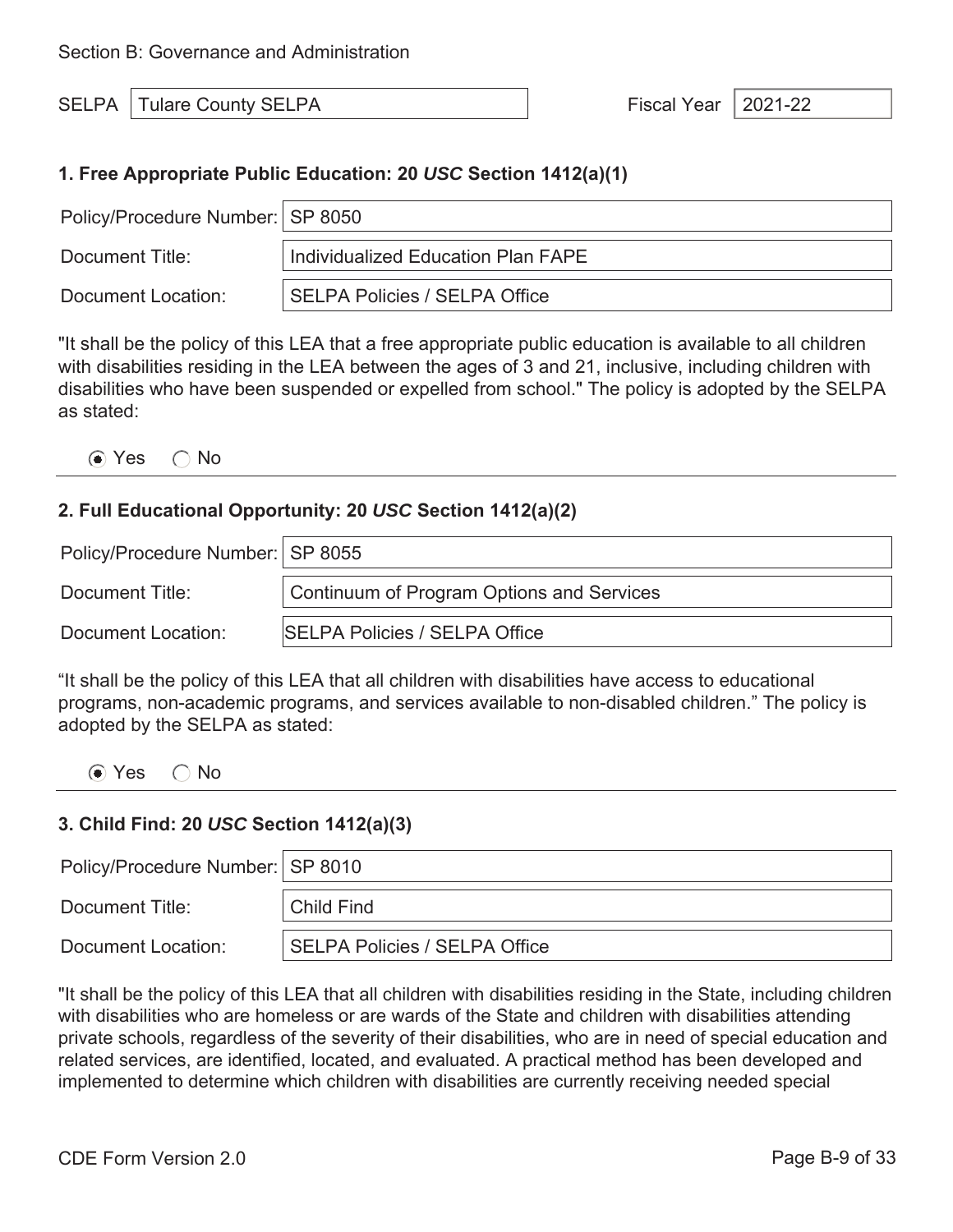SELPA Tulare County SELPA Fiscal Year 2021-22

education and related services." The policy is adopted by the SELPA as stated:

| $\odot$ Yes $\odot$ No |  |  |  |  |  |
|------------------------|--|--|--|--|--|
|------------------------|--|--|--|--|--|

#### **4. Individualized Education Program (IEP) and Individualized Family Service Plan (IFSP): 20** *USC* **Section 1412(a)(4)**

| Policy/Procedure Number:   SP 8050 & SP 9600 |                                                                                |
|----------------------------------------------|--------------------------------------------------------------------------------|
| Document Title:                              | Individualized Education Program & Early Intervention Services (Birth to<br>3) |
| Document Location:                           | <b>SELPA Policies / SELPA Office</b>                                           |

"It shall be the policy of this LEA that an IEP, or an IFSP that meets the requirements of 20 *USC* Section 1436 (d), is developed, implemented, reviewed, and revised for each child with a disability who requires special education and related services in accordance with 20 *USC* Section 1414 (d). It shall be the policy of this LEA that an IEP will be conducted on at least an annual basis to review a student's progress and make appropriate revisions." The policy is adopted by the SELPA as stated:

 $\odot$  Yes  $\odot$  No

#### **5. Least Restrictive Environment: USC Section 1412(a)(5)**

| Policy/Procedure Number:   SP 8060 |                                      |
|------------------------------------|--------------------------------------|
| Document Title:                    | <b>Least Restrictive Environment</b> |
| Document Location:                 | SELPA Policies / SELPA Office        |

"It shall be the policy of this LEA that to the maximum extent appropriate, children with disabilities, including children in public or private institutions or other care facilities, are educated with children who are not disabled. Special classes, separate schooling, or other removal of children with disabilities from the general educational environment, occurs only when the nature or severity of the disability of a child is such that education in regular classes with the use of supplementary aids and services cannot be achieved satisfactorily." The policy is adopted by the SELPA as stated:

| $\odot$ Yes |  | ∋ No |
|-------------|--|------|
|-------------|--|------|

#### **6. Procedural Safeguards: 20** *USC* **Section 1412(a)(6)**

| Policy/Procedure Number:   SP 8051 |                                   |
|------------------------------------|-----------------------------------|
| Document Title:                    | <b>IEP: Procedural Safeguards</b> |

CDE Form Version 2.0 **Page B-10 of 33**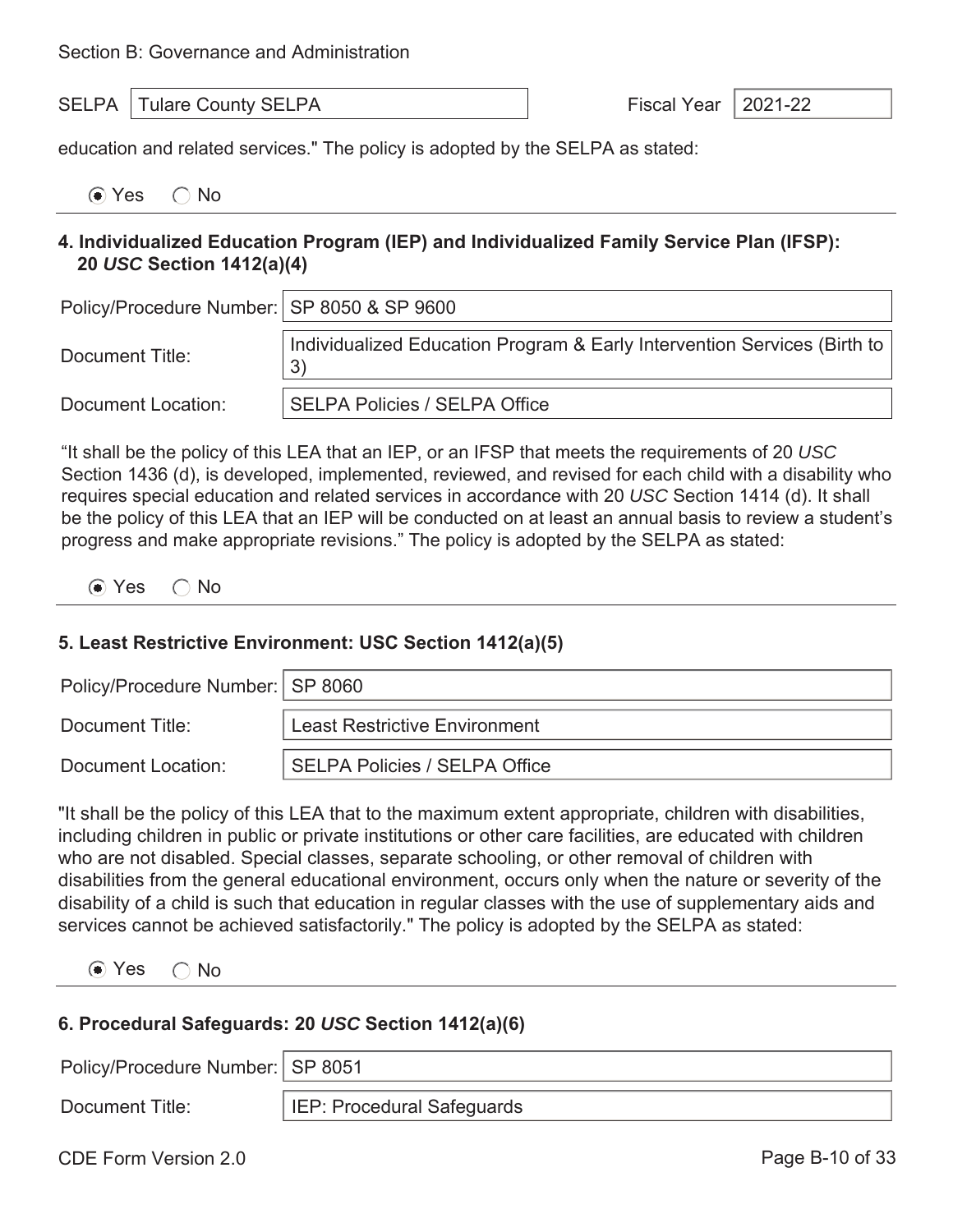| SELPA | Tulare County SELPA | <b>Fiscal Year</b> | $ 2021-22$ |
|-------|---------------------|--------------------|------------|
|       |                     |                    |            |

Document Location: | SELPA Policies / SELPA Office

"It shall be the policy of this LEA that children with disabilities and their parents shall be afforded all procedural safeguards according to state and federal laws and regulations." The policy is adopted by the SELPA as stated:

 $\odot$  Yes  $\odot$  No

### **7. Evaluation: 20** *USC* **Section 1412(a)(7)**

| Policy/Procedure Number:   SP 8030 |                                                |
|------------------------------------|------------------------------------------------|
| Document Title:                    | Assessment of Individuals of Special Education |
| Document Location:                 | SELPA Policies / SELPA Office                  |

"It shall be the policy of this LEA that a reassessment of a child with a disability shall be conducted at least once every three years or more frequently, if appropriate." The policy is adopted by the SELPA as stated:

 $\odot$  Yes  $\odot$  No

#### **8. Confidentiality: 20** *USC* **Section 1412(a)(8)**

| Policy/Procedure Number:   SP 7010 |                                    |
|------------------------------------|------------------------------------|
| Document Title:                    | <b>Students Records, Generally</b> |
| Document Location:                 | SELPA Policies / SELPA Office      |

"It shall be the policy of this LEA that the confidentiality of personally identifiable data, information, and records maintained by the LEA relating to children with disabilities and their parents and families shall be protected pursuant to the Family Educational Rights and Privacy Act, non-academic programs, and services available to non-disabled children." The policy is adopted by the SELPA as stated:

 $\odot$  Yes  $\odot$  No

### **9. Part C to Part B Transition: 20** *USC* **Section 1412(a)(9)**

| Policy/Procedure Number:   SP 9600 |                                          |
|------------------------------------|------------------------------------------|
| Document Title:                    | Early Intervention Services (Birth to 3) |

CDE Form Version 2.0 **Page B-11 of 33**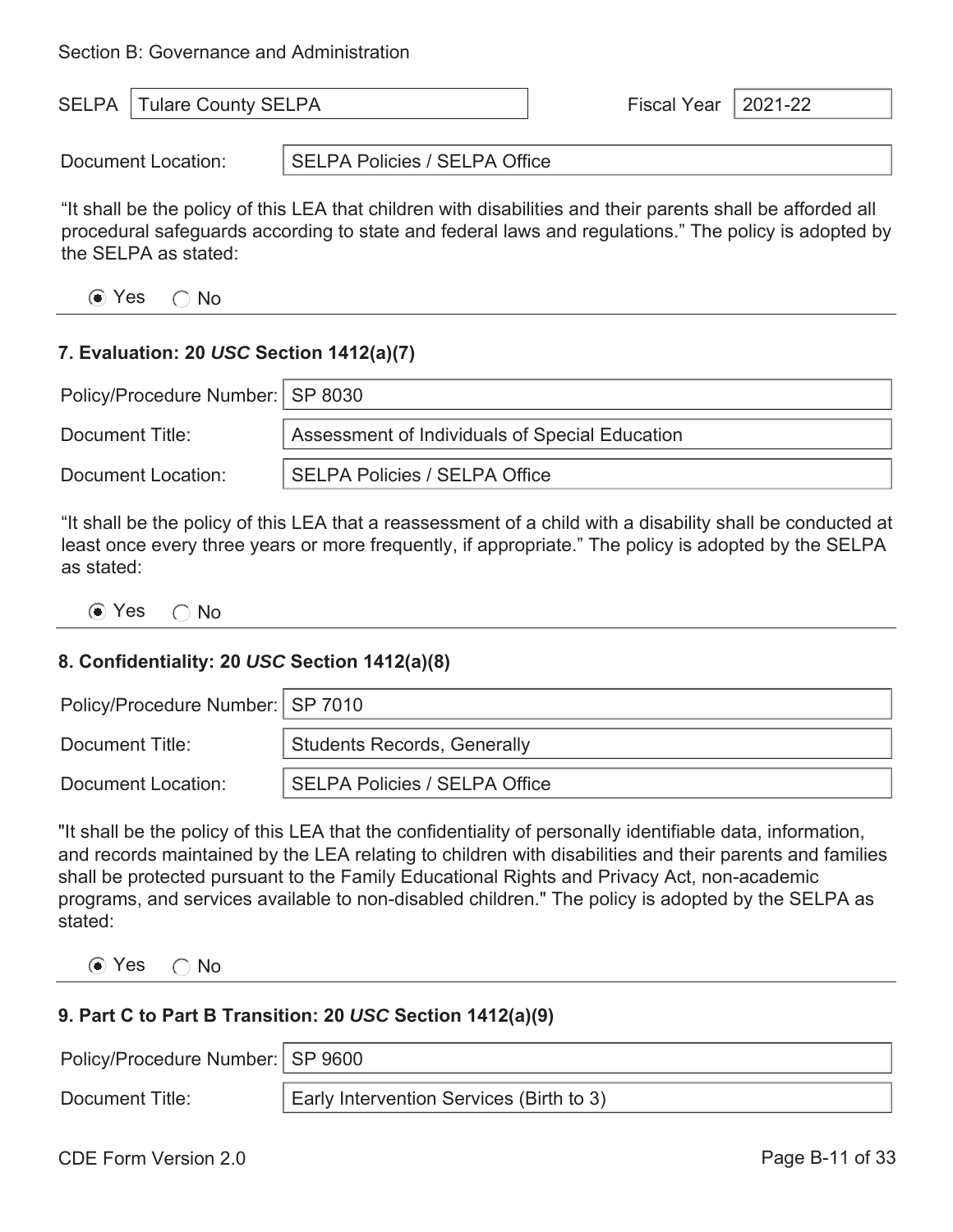| SELPA | Tulare County SELPA | Fiscal Year | $2021 - 22$ |  |
|-------|---------------------|-------------|-------------|--|
|       |                     |             |             |  |

Document Location: SELPA Policies / SELPA Office

"It shall be the policy of this LEA that children participating in early intervention programs under the Individuals with Disabilities Education Act (IDEA), Part C, and who will participate in preschool programs, experience a smooth and effective transition to preschool programs in a manner consistent with 20 *USC* Section 1437(a)(9). The transition process shall begin prior to the child's third birthday."The policy is adopted by the SELPA as stated:

 $\odot$  Yes  $\odot$  No

#### **10. Private Schools: 20** *USC* **Section 1412(a)(10)**

| Policy/Procedure Number:   SP 9700 |                                                  |
|------------------------------------|--------------------------------------------------|
| Document Title:                    | Services to Students Enrolled in Private Schools |
| Document Location:                 | SELPA Policies / SELPA Office                    |

"It shall be the policy of this LEA to assure that children with disabilities voluntarily enrolled by their parents in private schools shall receive appropriate special education and related services pursuant to LEA coordinated procedures. The proportionate amount of federal funds will be allocated for the purpose of providing special education services to children with disabilities voluntarily enrolled in private school by their parents." The policy is adopted by the SELPA as stated:

 $\odot$  Yes  $\odot$  No

#### **11. Local Compliance Assurances: 20** *USC* **Section 1412(a)(11)**

| Policy/Procedure Number:   SP 1004 |                                   |
|------------------------------------|-----------------------------------|
| Document Title:                    | District/LEA & SELPA Relationship |
| Document Location:                 | SELPA Policies / SELPA Office     |

"It shall be the policy of this LEA that the local plan shall be adopted by the appropriate local board(s) (district/county) and is the basis for the operation and administration of special education programs, and that the agency(ies) herein represented will meet all applicable requirements of state and federal laws and-regulations, including compliance with the IDEA; the Federal Rehabilitation Act of 1973, Section 504 of Public Law; and the provisions of the California *EC*, Part 30." The policy is adopted by the SELPA as stated:

 $\odot$  Yes  $\odot$  No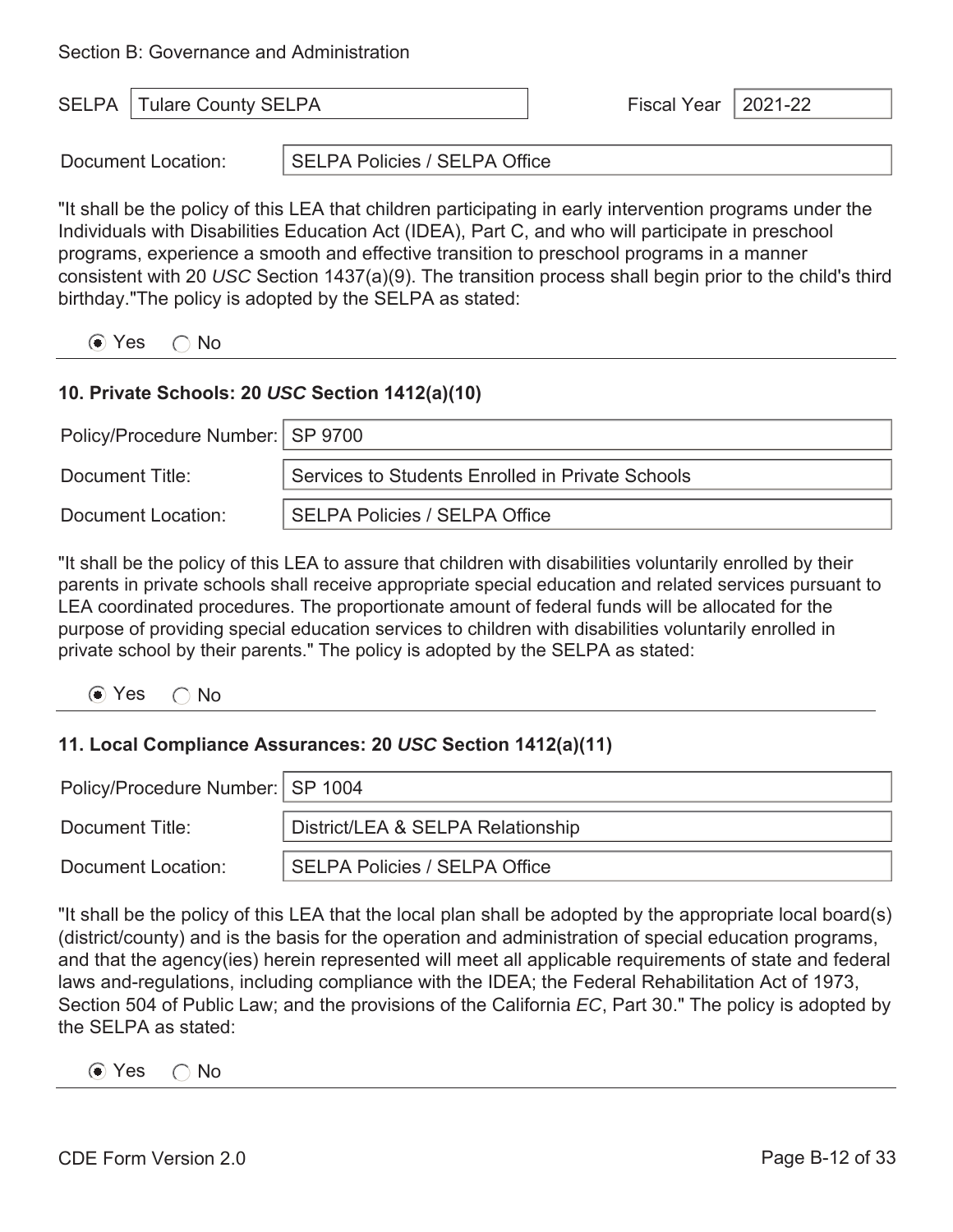SELPA Tulare County SELPA Fiscal Year 2021-22

#### **12. Interagency: 20 USC Section 1412(a)(12)**

| Policy/Procedure Number:   SP 9602 |                                      |
|------------------------------------|--------------------------------------|
| Document Title:                    | Local Interagency Dispute Resolution |
| Document Location:                 | SELPA Policies / SELPA Office        |

"It shall be the policy of this LEA that interagency agreements or other mechanisms for interagency coordination are in effect to ensure services required for free appropriate public education are provided, including the continuation of services during an interagency dispute resolution process." The policy is adopted by the SELPA as stated:

 $\odot$  Yes  $\odot$  No

#### **13. Governance: 20** *USC* **Section 1412(a)(13)**

| Policy/Procedure Number:   SP 1020 |                                      |
|------------------------------------|--------------------------------------|
| Document Title:                    | Superintendents Governance Committee |
| Document Location:                 | SELPA Policies / SELPA Office        |

"It shall be the policy of this LEA to support and comply with the provisions of the governance bodies and any necessary administrative support to implement the local plan. A final determination that an LEA is not eligible for assistance under this part will not be made without first affording that LEA with reasonable notice and an opportunity for a hearing through the State Education Agency." The policy is adopted by the SELPA as stated:

 $\odot$  Yes  $\odot$  No

#### **14. Personnel Qualifications**

| Policy/Procedure Number:   AR 4112.23 |                                                     |
|---------------------------------------|-----------------------------------------------------|
| Document Title:                       | <b>Sp Education Staff Qualifications/Assisgment</b> |
| Document Location:                    | Administrative Regulations SELPA Office             |

"It shall be the policy of this LEA to ensure that personnel providing special education related services are appropriately and adequately prepared and trained, and that those personnel have the content knowledge and skills to serve children with disabilities. This policy shall not be construed to create a right of action on behalf of an individual student for the failure of a particular LEA staff person to be highly qualified or to prevent a parent from filing a State complaint with the California Department of Education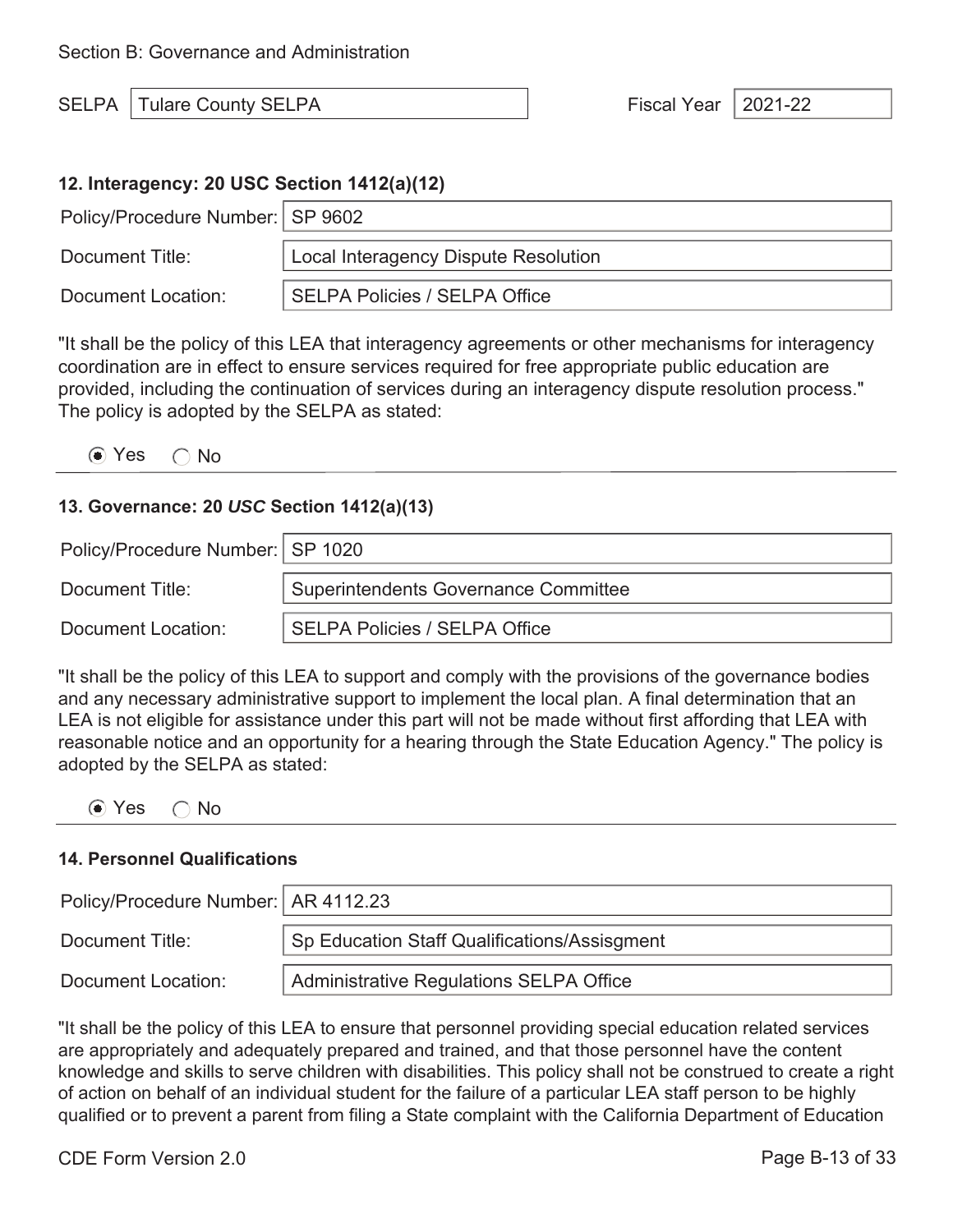| <b>SELPA</b>   Tulare County SELPA | Fiscal Year $\vert$ 2021-22 |  |
|------------------------------------|-----------------------------|--|
|------------------------------------|-----------------------------|--|

(CDE) about staff qualifications." The policy is adopted by the SELPA as stated:

| $\odot$ Yes $\odot$ No |  |
|------------------------|--|
|------------------------|--|

#### **15. Performance Goals and Indicators: 20** *USC* **Section 1412(a)(15)**

| Policy/Procedure Number:   SP 1058 |                                          |
|------------------------------------|------------------------------------------|
| Document Title:                    | <b>SELPA Monitoring / Ongoing Review</b> |
| Document Location:                 | <b>SELPA Policies / SELPA Office</b>     |

"It shall be the policy of this LEA to comply with the requirements of the performance goals and indicators developed by the CDE and provide data as required by the CDE." The policy is adopted by the SELPA as stated:

 $\odot$  Yes  $\odot$  No

#### **16. Participation in Assessments: 20** *USC* **Section 1412(a)(16)**

| Policy/Procedure Number:   SP 6100 |                                       |
|------------------------------------|---------------------------------------|
| Document Title:                    | Student Performance and participation |
| Document Location:                 | <b>SELPA Policies / SELPA Office</b>  |

"It shall be the policy of this LEA that all students with disabilities shall participate in state and districtwide assessment programs described in 20 *USC* Subsection 6311. The IEP team determines how a student will access assessments with or without accommodations, or access alternate assessments where necessary and as indicated in their respective Reps.." The policy is adopted by the SELPA as stated:

| ⊙ Yes | $\bigcirc$ No |
|-------|---------------|
|-------|---------------|

#### **17. Supplementation of State, Local, and Federal Funds: 20** *USC* **Section 1412(a)(17)**

| Policy/Procedure Number:   SP 2010 |                                              |
|------------------------------------|----------------------------------------------|
| Document Title:                    | <b>Financial Record Keeping Requirements</b> |
| Document Location:                 | <b>SELPA Policies / SELPA Office</b>         |

"It shall be the policy of this LEA to provide assurances that funds received from Part B of the IDEA will be expended in accordance with the applicable provisions of the IDEA, and will be used to supplement and not to supplant state, local, and other federal funds." The policy is adopted by the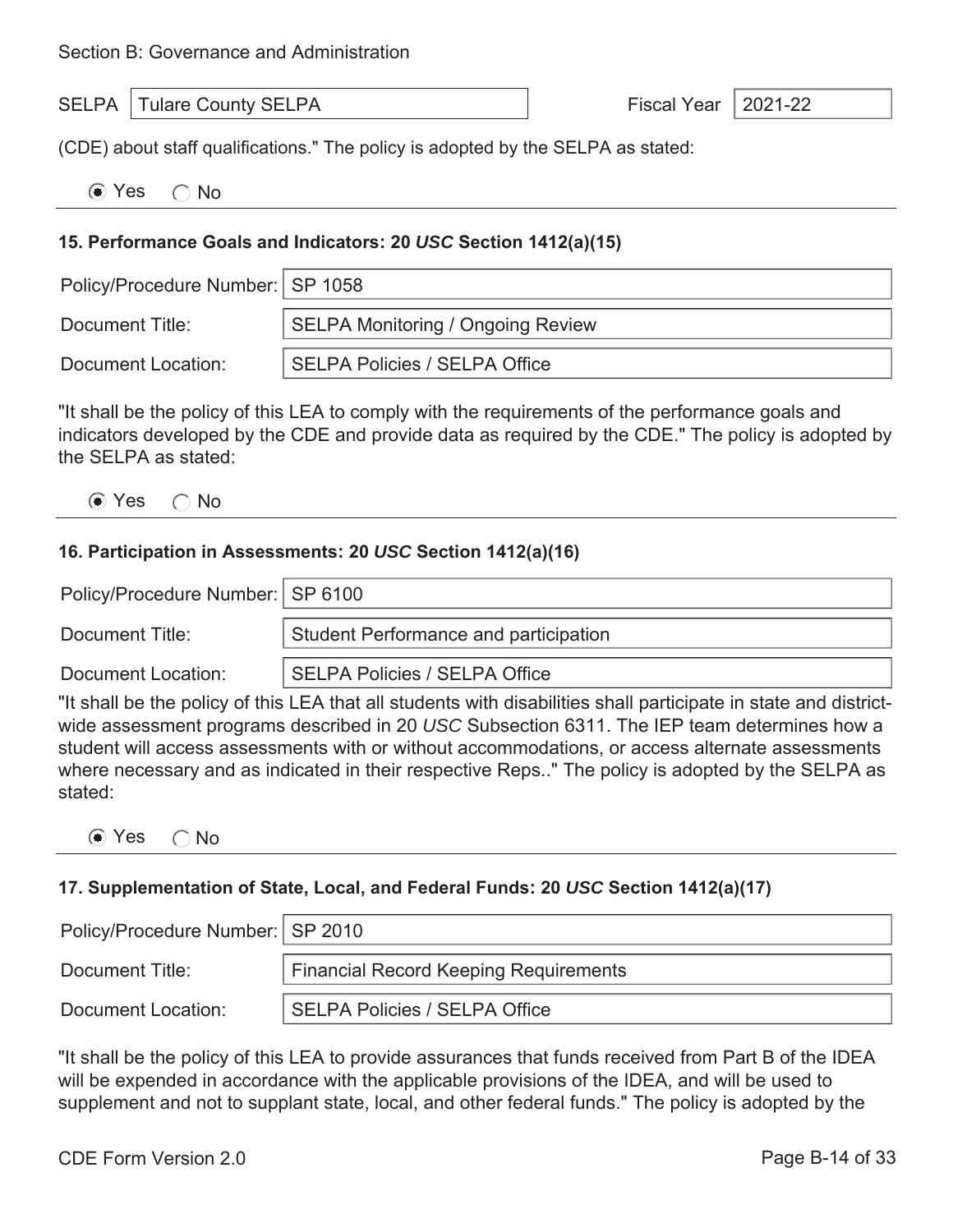| <b>SELPA</b>   Tulare County SELPA | Fiscal Year $\vert$ 2021-22 |  |
|------------------------------------|-----------------------------|--|
|                                    |                             |  |

SELPA as stated:

| $\odot$ Yes |  | No |
|-------------|--|----|
|-------------|--|----|

#### **18. Maintenance of Effort: 20** *USC* **Section 1412(a)(18)**

| Policy/Procedure Number:   SP 2500 |                                        |
|------------------------------------|----------------------------------------|
| Document Title:                    | <b>SELPA Special Education Funding</b> |
| Document Location:                 | 'SELPA Policies / SELPA Office         |

"It shall be the policy of this LEA that federal funds will not be used to reduce the level of local funds and/or combined level of local and state funds expended for the education of children with disabilities except as provided in federal laws and regulations." The policy is adopted by the SELPA as stated:

 $\odot$  Yes  $\odot$  No

#### **19. Public Participation: 20** *USC* **Section 1412(a)(19)**

| Policy/Procedure Number:   SP 1056 |                                        |
|------------------------------------|----------------------------------------|
| Policy/Procedure Title:            | Meetings of SGC Open to Public & Staff |
| Document Location:                 | SELPA Policies / SELPA Office          |

"It shall be the policy of this LEA that public hearings, adequate notice of the hearings, and an opportunity for comments are available to the general public,including individuals with disabilities and parents of children with disabilities, and are held prior to the adoption of any policies and/or regulations needed to comply with Part B of the IDEA." The policy is adopted by the SELPA as stated:

 $\odot$  Yes  $\odot$  No

## **20. Suspension and Expulsion: 20** *USC* **Section 1412(a)(22)**

| Policy/Procedure Number:   SP 8080 |                                      |
|------------------------------------|--------------------------------------|
| Document Title:                    | <b>Suspension and Expulsion</b>      |
| Document Location:                 | <b>SELPA Policies / SELPA Office</b> |

"The LEA assures that data on suspension and expulsion rates will be provided in a manner prescribed by the CDE. When indicated by data analysis, the LEA further assures that policies, procedures, and practices related to the development and implementation of the IEPs will be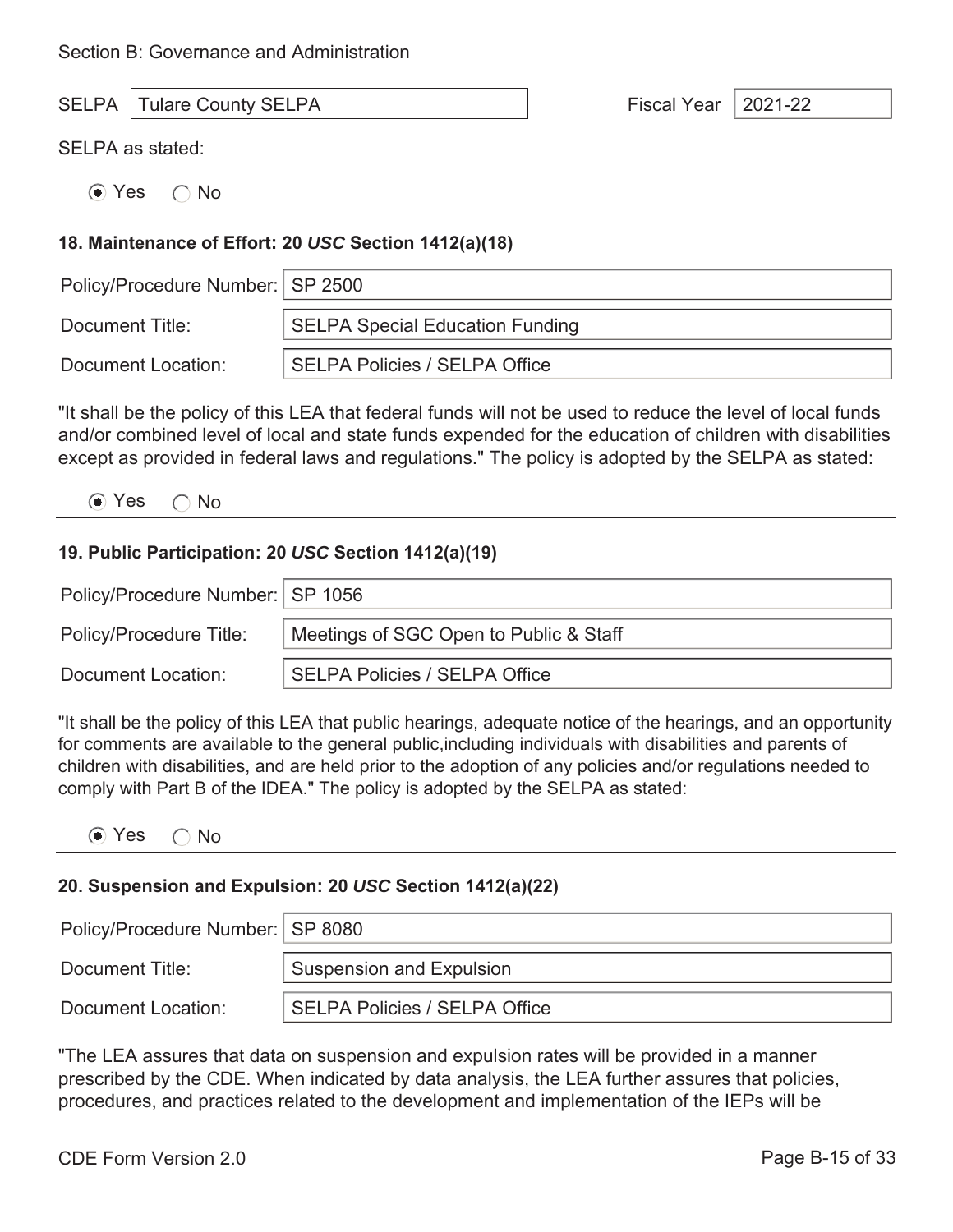revised." The policy is adopted by the SELPA as stated:

|  | $\odot$ Yes | $\bigcap$ No |
|--|-------------|--------------|
|--|-------------|--------------|

#### **21. Access to Instructional Materials: 20** *USC* **Section 1412(a)(23)**

| Policy/Procedure Number:   SP 9010 |                                                                  |
|------------------------------------|------------------------------------------------------------------|
| Document Title:                    | Low Incidence Disabilities and Access to Instructional Materials |
| Document Location:                 | <b>SELPA Policies / SELPA Office</b>                             |

"It shall be the policy of this LEA to provide instructional materials to blind students or other students with print disabilities in a timely manner according to the state-adopted National Instructional Materials Accessibility Standard." The policy is adopted by the SELPA as stated:

 $\odot$  Yes  $\odot$  No

#### **22. Over-identification and Disproportionality: 20** *USC* **Section 1412(a)(24)**

| Policy/Procedure Number:   SP 9400 |                                           |
|------------------------------------|-------------------------------------------|
| Document Title:                    | Overidentification and Disproportionality |
| Document Location:                 | <b>SELPA Policies / SELPA Office</b>      |

"It shall be the policy of this LEA to prevent the inappropriate over-identification or disproportionate representation by race and ethnicity of children as children with disabilities." The policy is adopted by the SELPA as stated:

⊙ Yes ∩ No

#### **23. Prohibition on Mandatory Medicine: 20** *USC* **Section 1412(a)(25)**

| Policy/Procedure Number:   SP 1001; Paragraph II |                                          |
|--------------------------------------------------|------------------------------------------|
| Document Title:                                  | Comprehensive Plan for Special Education |
| Document Location:                               | SELPA Policies / SELPA Office            |

"It shall be the policy of this LEA to prohibit school personnel from requiring a student to obtain a prescription for a substance covered by the Controlled Substances Act as a condition of attending school or receiving a special education assessment and/or services." The policy is adopted by the SELPA as stated: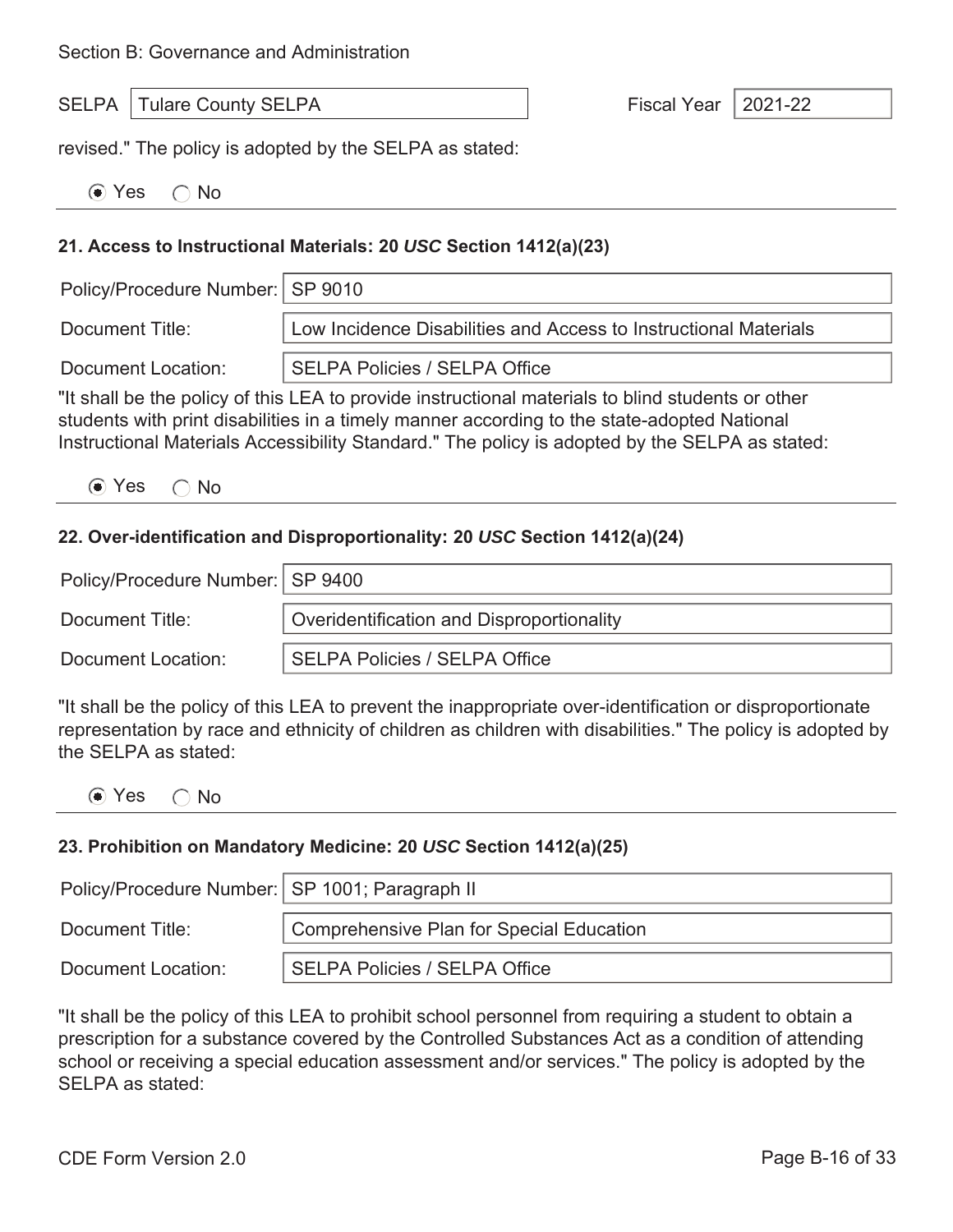SELPA Tulare County SELPA Fiscal Year 2021-22

 $\odot$  Yes  $\odot$  No

#### **Administration of Regionalized Operations and Services**

Pursuant to *EC* sections 56195.7(c), 56205(a)(12)(B), 56368, and 56836.23, describe the regionalized operation and service functions. Descriptions must include an explanation of the direct instructional support provided by program specialists; and the respective roles of the RLA/ AU, the SELPA administrator, and the individual LEAs associated with the SELPA. Information provided should include the reference number, document title, and the location (e.g., SELPA office) for each function:

1. Coordination of the SELPA and the implementation of the local plan:

| Reference Number:      | SP 1302                                                                                                                                                                                                                                                                                                         |
|------------------------|-----------------------------------------------------------------------------------------------------------------------------------------------------------------------------------------------------------------------------------------------------------------------------------------------------------------|
| <b>Document Title:</b> | <b>Responsible Local Agency</b>                                                                                                                                                                                                                                                                                 |
| Document Location:     | <b>SELPA Policies/SELPA Office</b>                                                                                                                                                                                                                                                                              |
|                        | The Tulare County Office of Education is designated<br>by the Tulare County/District SELPA Local Plan for<br>Special Education as a responsible local agency<br>(RLA). Duties of the Tulare County Office of Education<br>as an RLA include:                                                                    |
|                        | • Operation of special education services for small<br>districts as well as service to disabled students<br>identified with severe handicapping conditions.                                                                                                                                                     |
| Description:           | • Operational decision making for programs operated<br>by the Tulare County Office of Education, such as<br>setting the length of the school day and school year,<br>internal business procedures and maintenance of<br>student files, shall be the responsibility of the Tulare<br>County Office of Education. |
|                        | • Administrative and support services necessary to<br>operate the special education programs of the Tulare                                                                                                                                                                                                      |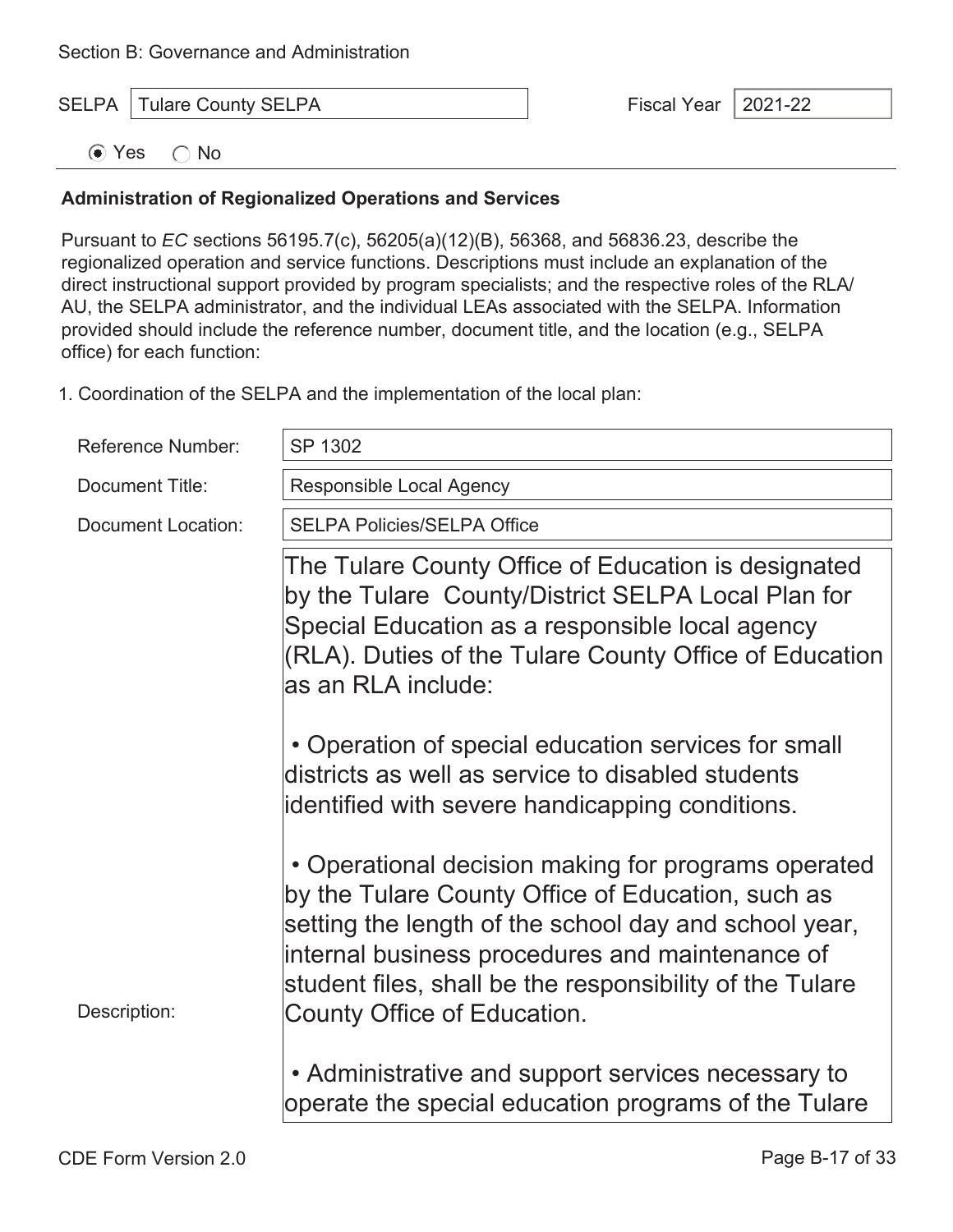County Office of Education.

Role of LEAs: Ensure a full continuum of services are available in order to provide a free and appropriate public education to all students with disabilities for whom they are responsible. Will approve policies/ procedures needed to implement the local plan.

2. Coordinated system of identification and assessment:

| <b>Reference Number:</b> | SP 8030                                                                                                                                                                                                                                                                                                                                                                                                                                                                                                                       |
|--------------------------|-------------------------------------------------------------------------------------------------------------------------------------------------------------------------------------------------------------------------------------------------------------------------------------------------------------------------------------------------------------------------------------------------------------------------------------------------------------------------------------------------------------------------------|
| Document Title:          | Identification and Assessment of Individuals for Sp Ed.                                                                                                                                                                                                                                                                                                                                                                                                                                                                       |
| Document Location:       | <b>SELPA Polcies/SELPA Office</b>                                                                                                                                                                                                                                                                                                                                                                                                                                                                                             |
| Description:             | Role of SELPA Administrator: Ensure comprehensive<br>and individualized assessment shall be conducted for<br>each child being considered for special education and<br>related services to determine if the child meets<br>eligibility criteria as a child with a disability and to<br>determine the educational needs of the child. The child<br>shall be assessed in all areas of suspected disability.<br>Role of LEAs: Responsible for identifying<br>and<br>assessing all students for whom they are responsible<br>lfor. |

3. Coordinated system of procedural safeguards: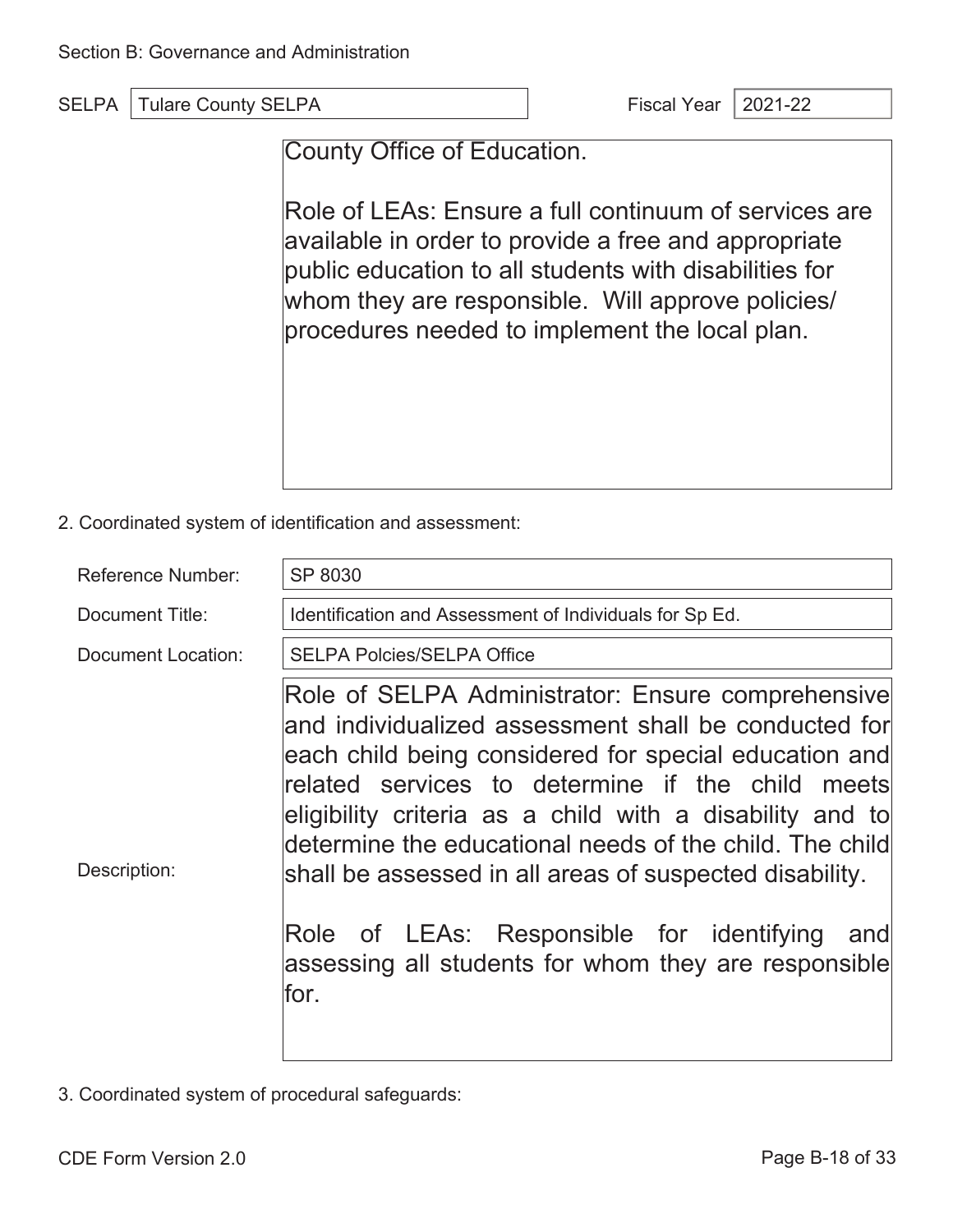| SELPA<br><b>Tulare County SELPA</b> |                                                                                       | 2021-22<br><b>Fiscal Year</b>                                                                                                                                                                                                                                                                                                                                                                                                                           |
|-------------------------------------|---------------------------------------------------------------------------------------|---------------------------------------------------------------------------------------------------------------------------------------------------------------------------------------------------------------------------------------------------------------------------------------------------------------------------------------------------------------------------------------------------------------------------------------------------------|
| Reference Number:                   | SP 8051                                                                               |                                                                                                                                                                                                                                                                                                                                                                                                                                                         |
| Document Title:                     | <b>Procedural Safeguards</b>                                                          |                                                                                                                                                                                                                                                                                                                                                                                                                                                         |
| Document Location:                  | <b>SELPA Policies / SELPA Office</b>                                                  |                                                                                                                                                                                                                                                                                                                                                                                                                                                         |
| Description:                        | districts as requested.<br>parents home language. Assist parents with<br>implemented. | Role of SELPA Administrator: Ensure parents have the<br>right to receive a written notice of their procedural<br>safeguards from the District before decisions affecting<br>their child's special education and related services are<br>put into place. Provide alternate dispute resolution with<br>Role of LEAs: Provide procedural safeguards to<br>parents consistent with the education code and in<br>understanding them and ensure that they are |

4. Coordinated system of staff development and parent and guardian education:

| Reference Number:  | SP 4054 & SP 4055                                                                                                                                                                                                                                                                                                                                                                                  |
|--------------------|----------------------------------------------------------------------------------------------------------------------------------------------------------------------------------------------------------------------------------------------------------------------------------------------------------------------------------------------------------------------------------------------------|
| Document Title:    | Determination, Coordination & Evaluation of PD Programs & Parent/<br><b>Guardian Education Training Program</b>                                                                                                                                                                                                                                                                                    |
| Document Location: | <b>SELPA Policies / SELPA Office</b>                                                                                                                                                                                                                                                                                                                                                               |
|                    | Role of SELPA Administrator: Enhance the knowledge<br>and resources of administrators, general and special<br>educators, paraprofessionals and parents. The goal of<br>the program is to improve the quality of services to<br>students with special needs. Conduct an annual needs<br>assessment. Input is sought from general and special<br>education teachers, Directors of Special Education, |
| Description:       | administrators and parents.                                                                                                                                                                                                                                                                                                                                                                        |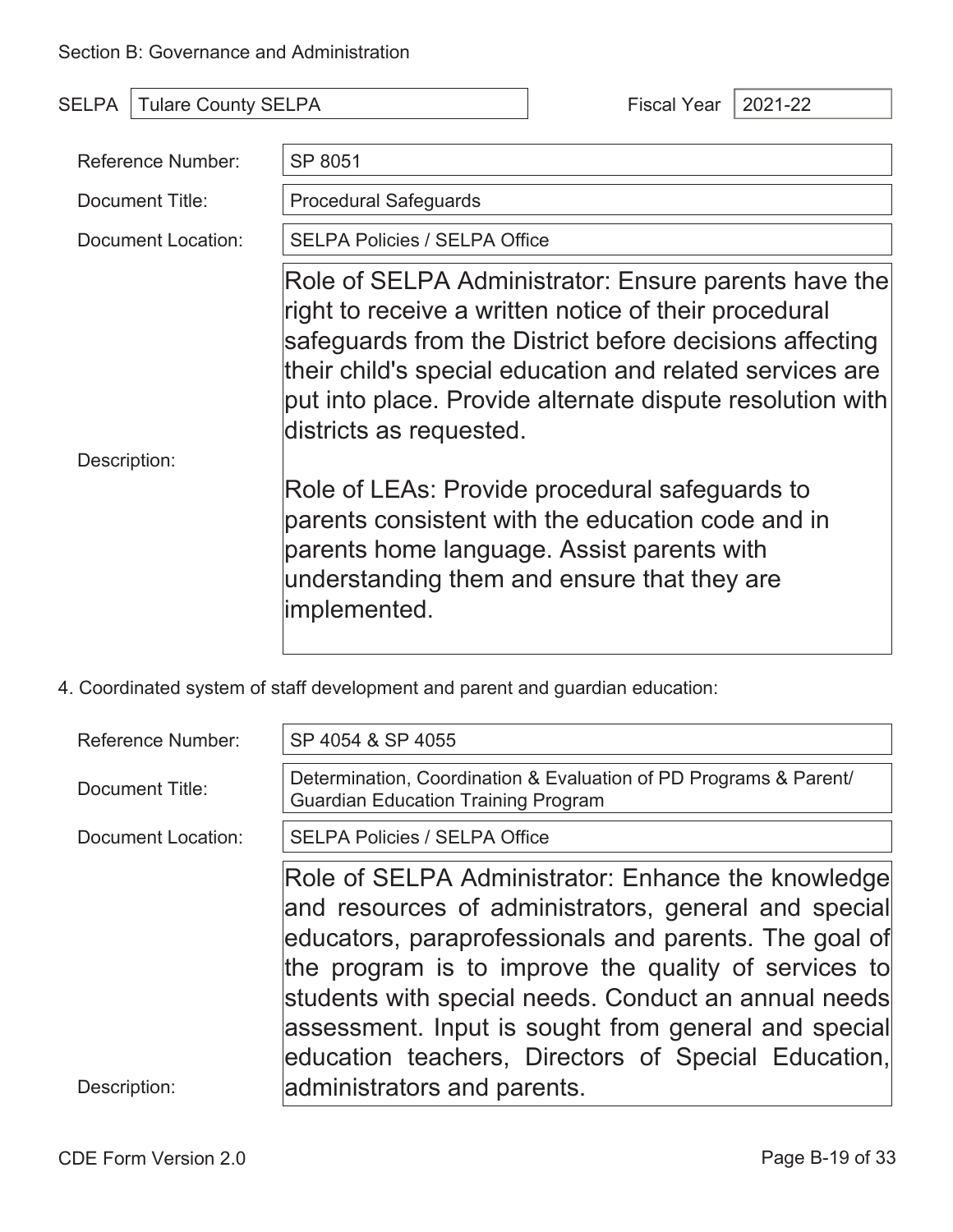Ξ Role of LEAs: Determine their staff development, parent/guardian education needs, based on needs assessment. Seek assistance or input from the SELPA as needed.

5. Coordinated system of curriculum development and alignment with the core curriculum:

| Reference Number:  | SP 3150                                                                                                                                                                                                                                                                                                                                                                                                                  |  |  |
|--------------------|--------------------------------------------------------------------------------------------------------------------------------------------------------------------------------------------------------------------------------------------------------------------------------------------------------------------------------------------------------------------------------------------------------------------------|--|--|
| Document Title:    | <b>Curriculum Designs</b>                                                                                                                                                                                                                                                                                                                                                                                                |  |  |
| Document Location: | <b>SELPA Policies / SELPA Office</b>                                                                                                                                                                                                                                                                                                                                                                                     |  |  |
| Description:       | Role of SELPA Administrator: Ensure that instructional programs be<br>child and family centered. Research-based instruction and curriculum<br>shall be utilized in all special education programs and provide<br>assistance and staff development as requested or deemed appropriate.<br>Role of LEAs: Determine their needs for curriculum development and<br>alignment with the core curriculum, based on local needs. |  |  |

6. Coordinated system internal program review, evaluation of the effectiveness of the local plan, and implementation of the local plan accountability system:

| <b>Reference Number:</b> | SP 1058                                                                                                                                                                                                                                                                                                                                      |  |  |
|--------------------------|----------------------------------------------------------------------------------------------------------------------------------------------------------------------------------------------------------------------------------------------------------------------------------------------------------------------------------------------|--|--|
| Document Title:          | Tulare County/District SELPA Monitoring Responsibilities: Ongoing<br><b>Review of Programs</b>                                                                                                                                                                                                                                               |  |  |
| Document Location:       | <b>SELPA Policies / SELPA Office</b>                                                                                                                                                                                                                                                                                                         |  |  |
|                          | Role of SELPA Administrator: To provide the ongoing<br>review of special education programs within Tulare<br>County and establish procedures and a mechanism for<br>correcting any identified problem. Monitoring activities<br>to meet Education Code requirements shall include but<br>not be limited to the following; Annual Performance |  |  |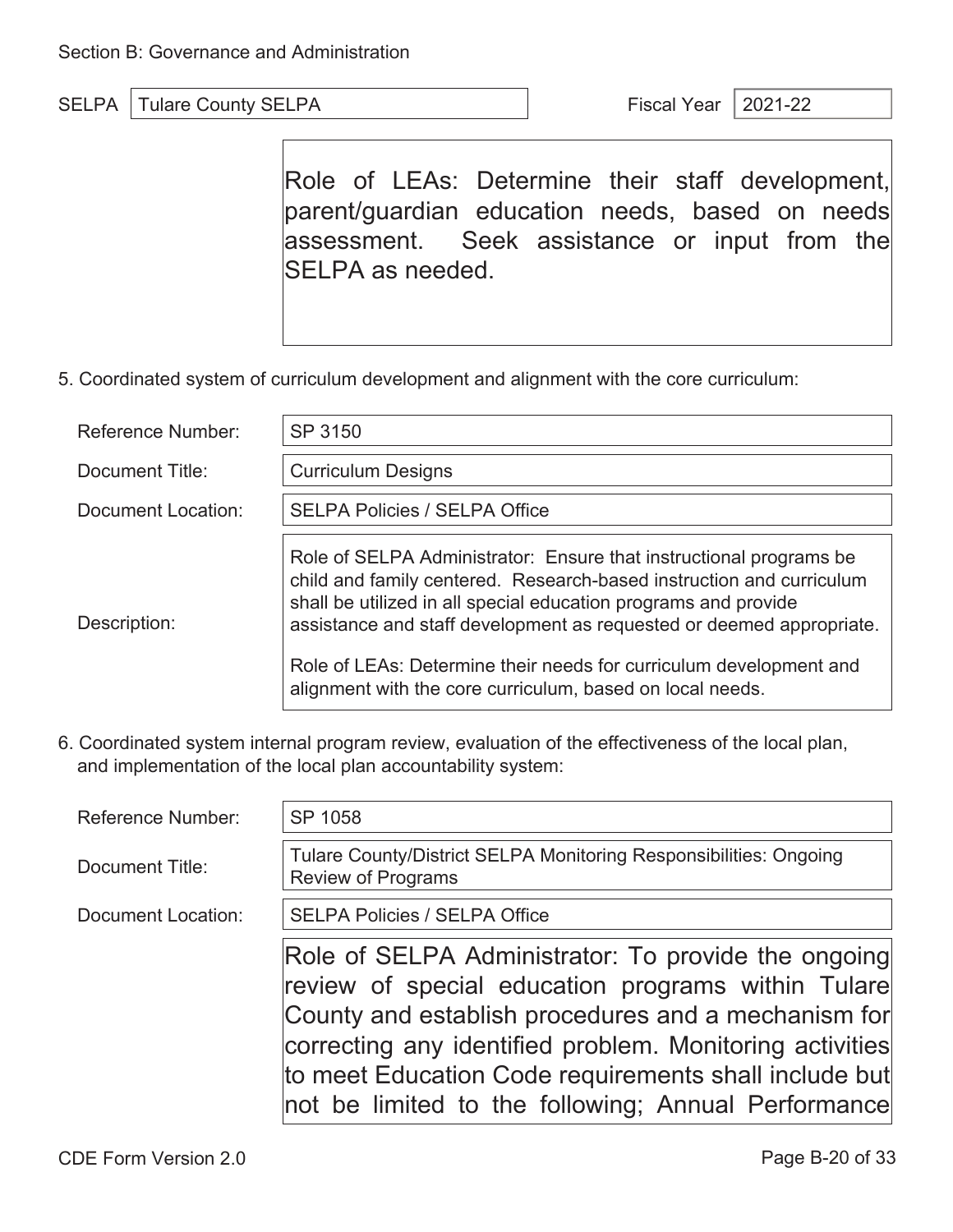| <b>SELPA</b> | Tulare County SELPA | Ficcal<br>Year ⊥ | 2021-22 |
|--------------|---------------------|------------------|---------|
|              |                     |                  |         |

Description: Reports, CA School Dashboard, and other data sources to ensure students with disabilities receive a free and appropriate public education. Will also support individual LEAs engaging in monitoring activities as required by CDE. Role of LEAs: Review and monitor Annual Performance Reports, individual Ca School Dashboard and other data to ensure students with disabilities receive a free and appropriate public education. Engage in monitoring activities as required by CDE.

7. Coordinated system of data collection and management:

| Reference Number:  | SP 1058                                                                                                                                                                                                                                                                                                                                                       |  |  |
|--------------------|---------------------------------------------------------------------------------------------------------------------------------------------------------------------------------------------------------------------------------------------------------------------------------------------------------------------------------------------------------------|--|--|
| Document Title:    | <b>SELPA Monitoring</b>                                                                                                                                                                                                                                                                                                                                       |  |  |
| Document Location: | <b>SELPA Policies / SELPA Office</b>                                                                                                                                                                                                                                                                                                                          |  |  |
| Description:       | Role of the Administrator of the SELPA: The SELPA will approve the<br>California Longitudinal Assessment and Pupil Data System (CALPADS)<br>submission of each member LEA as required by the California<br>Department of Education. The SELPA will provide technical assistance<br>and training to LEAs as requested and/or deemed necessary by the<br>SELPA. |  |  |
|                    | Role of the individual LEAs: The LEAs are responsible for data entry,<br>quality and integrity. The LEAs will approve the California Longitudinal<br>Assessment and Pupil Data System (CALPADS) submission as required<br>by the California Department of Education.                                                                                          |  |  |

8. Coordination of interagency agreements:

Reference Number: | SP 9602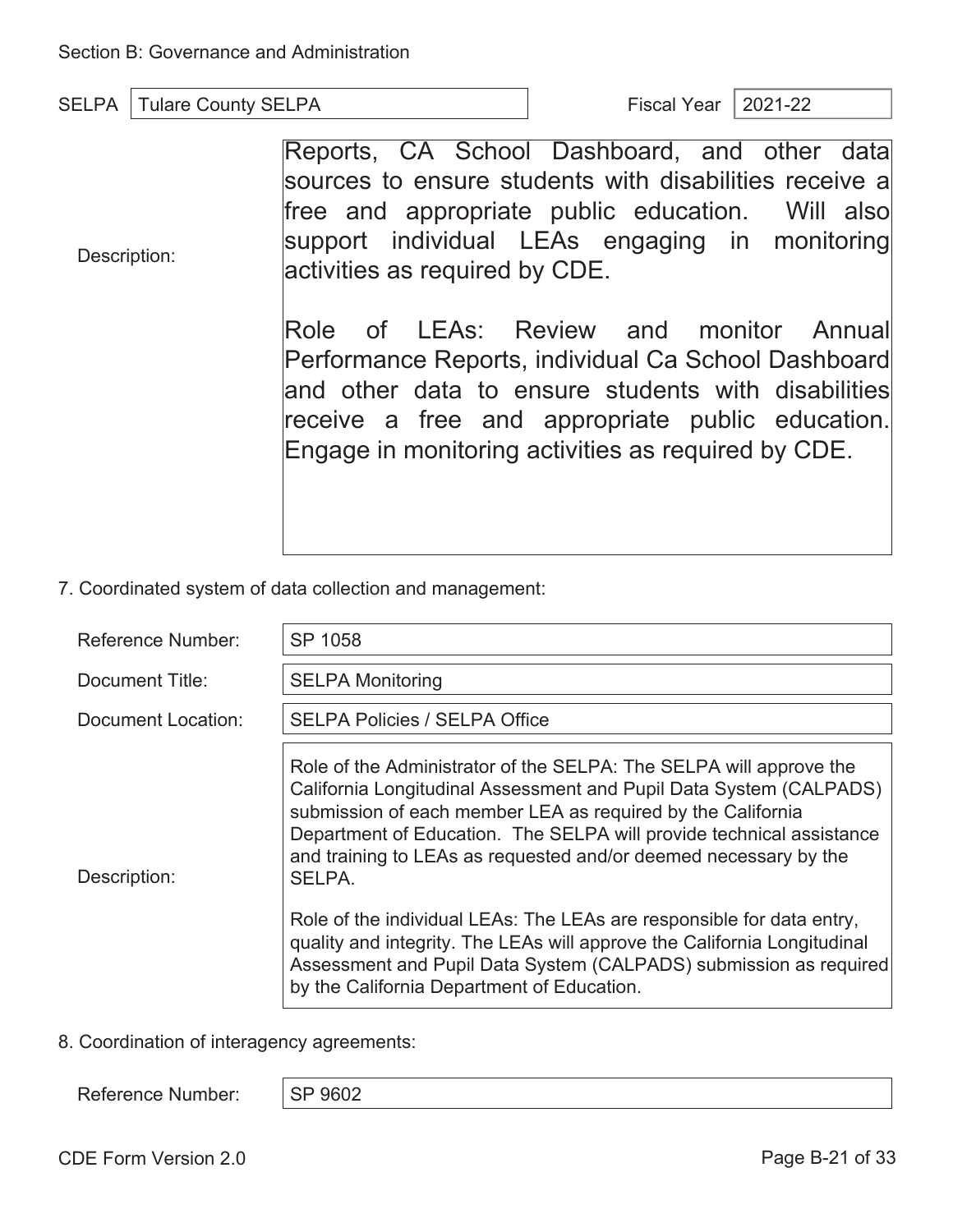| SELPA<br><b>Tulare County SELPA</b> |                               | 2021-22<br><b>Fiscal Year</b>                                                                                                                                                                                                                                                     |  |  |
|-------------------------------------|-------------------------------|-----------------------------------------------------------------------------------------------------------------------------------------------------------------------------------------------------------------------------------------------------------------------------------|--|--|
| Document Title:                     | <b>Interagency Agreements</b> |                                                                                                                                                                                                                                                                                   |  |  |
| Document Location:                  |                               | <b>SELPA Policies / SELPA Office</b>                                                                                                                                                                                                                                              |  |  |
| Description:                        | agreements as appropriate.    | Role of the Administrator of the SELPA: Ensure that Interagency<br>agreements are in place as required by California Education Code, and<br>provide technical assistance and dispute resolution as needed.<br>Role of the individual LEAs: Will approve and implement interagency |  |  |

9. Coordination of services to medical facilities:

| Reference Number:  | SP 8055                                                                                                                                                                                                                                                                                                                                                     |  |
|--------------------|-------------------------------------------------------------------------------------------------------------------------------------------------------------------------------------------------------------------------------------------------------------------------------------------------------------------------------------------------------------|--|
| Document Title:    | Continuum of Program Options ans Services                                                                                                                                                                                                                                                                                                                   |  |
| Document Location: | <b>SELPA Policies / SELPA Office</b>                                                                                                                                                                                                                                                                                                                        |  |
|                    | Direct Instructional support provided by the program specialist: The<br>program specialist assures pupils have a full educational opportunity<br>regardless of the district of residence.                                                                                                                                                                   |  |
|                    | Role of the Administrator of the SELPA: The SELPA will facilitate the<br>coordination of these services by the designated LEAs.                                                                                                                                                                                                                             |  |
| Description:       | Role of the individual LEAs: Individuals with exceptional needs who are<br>placed in a public hospital, state licensed children's hospital, psychiatric<br>hospital, proprietary hospital, or a health facility for medical purposes are<br>the educational responsibility of the local educational agency in which<br>the hospital or facility is located. |  |

10. Coordination of services to licensed children's institutions and foster family homes:

| <b>Reference Number:</b> | <b>SP 9300</b>                                      |  |
|--------------------------|-----------------------------------------------------|--|
| Document Title:          | Licensed Children's Institutions & Foster Homes     |  |
| Document Location:       | SELPA Policies / SELPA Office                       |  |
|                          | Role of Program Specialist: To ensure pupils have a |  |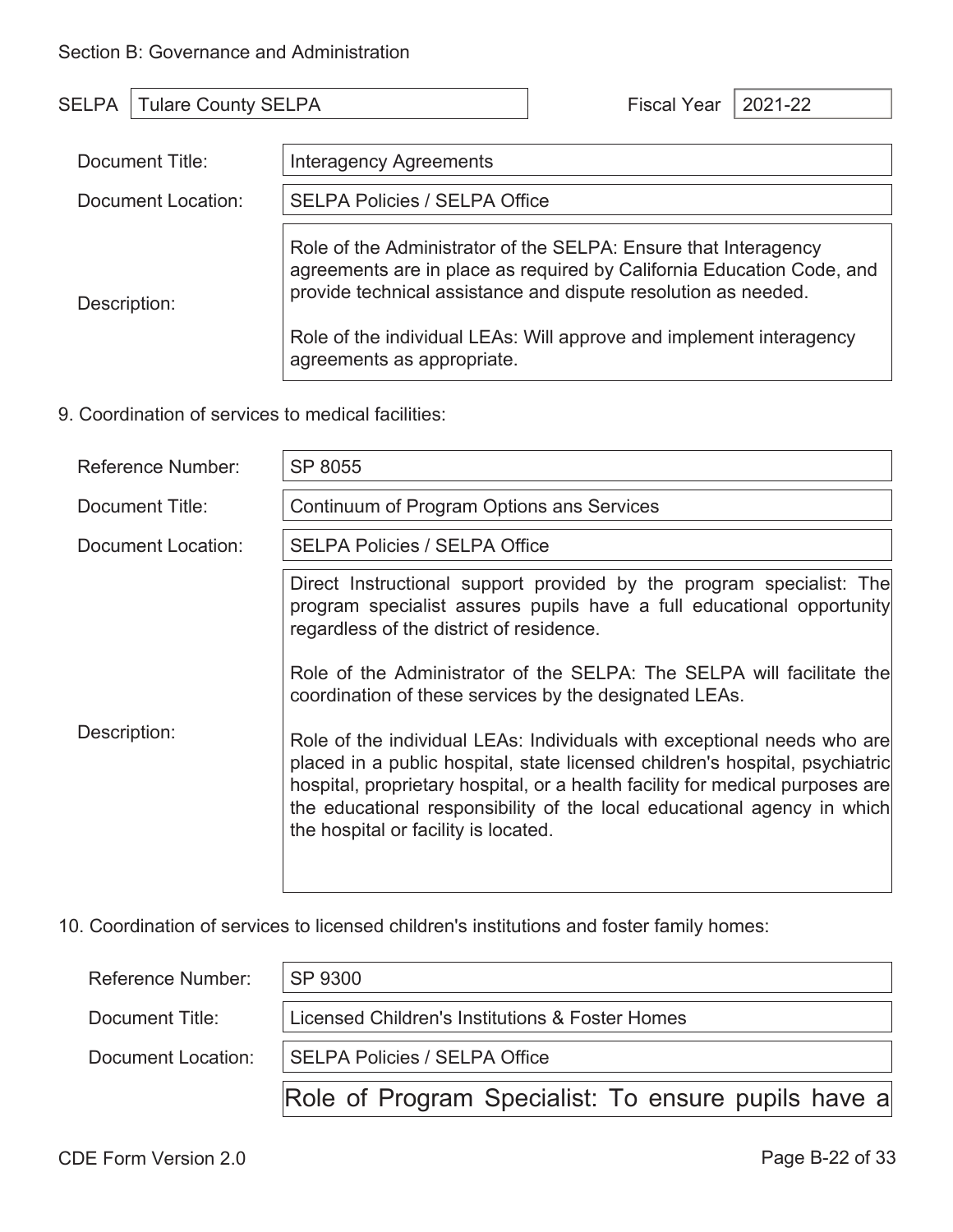Description:

| <b>SELPA</b>   Tulare County SELPA |  | Fiscal Year   2021-22 |  |
|------------------------------------|--|-----------------------|--|

full educational opportunity.

Role of SELPA Administrator: Ensure appropriate education services to individuals with exceptional needs residing in licensed children's institutions and foster family homes located within the boundaries of Tulare County.

Role of LEAs: To provide services to students residing in foster family homes or licensed children's institutions.

11. Preparation and transmission of required special education local plan area reports:

| Reference Number:  | SP 1057                                                                                                                                                                          |
|--------------------|----------------------------------------------------------------------------------------------------------------------------------------------------------------------------------|
| Document Title:    | <b>SELPA Administrator</b>                                                                                                                                                       |
| Document Location: | <b>SELPA Policies / SELPA Office</b>                                                                                                                                             |
| Description:       | Role of the SELPA Administrator: Ensure the person designated by the<br>SELPA to collect, report and disseminate data for and to the CDE,<br>Special Education Division is done. |
|                    | Role of LEAs: Submit required data in order for the SELPA to submit<br>timely reports.                                                                                           |

12. Fiscal and logistical support of the CAC:

| <b>Reference Number:</b> | SP 5020                                                                                                                                            |
|--------------------------|----------------------------------------------------------------------------------------------------------------------------------------------------|
| Document Title:          | <b>Community Advisory Committee</b>                                                                                                                |
| Document Location:       | <b>SELPA Policies / SELPA Office</b>                                                                                                               |
|                          | Role of SELPA Administrator: Establish a Community<br>Advisory Committee (CAC) for the SELPA and provide<br>both financial and logistical support. |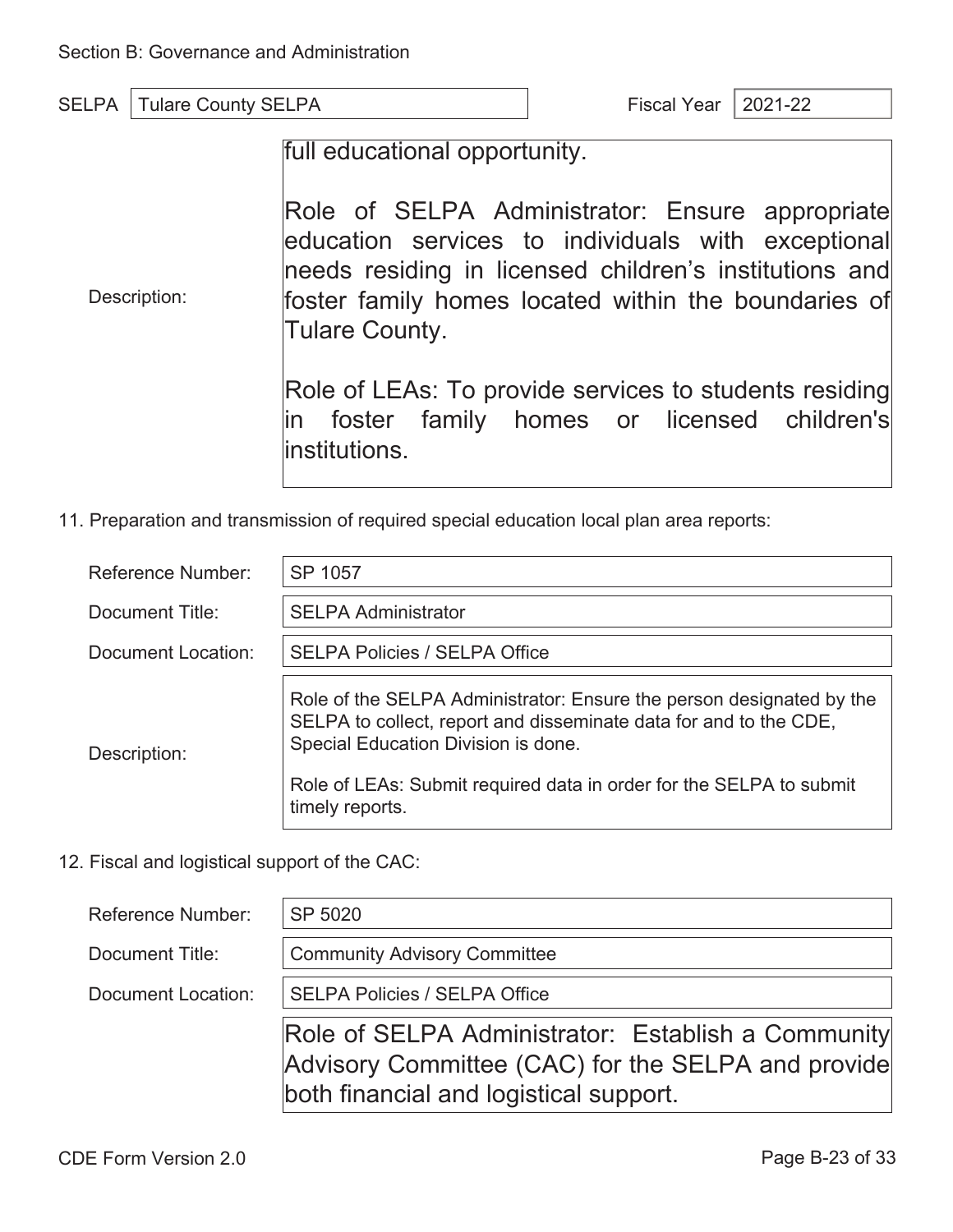| <b>SELPA</b> | SEI PA<br>$\mathbb{F}$ Tubers find<br>julare County S<br>וחר | Fissa<br>$\sim$ $\sim$ | $1 - 22$<br>2024 |
|--------------|--------------------------------------------------------------|------------------------|------------------|
|              |                                                              |                        |                  |

Description:

Role of the LEAs: Facilitate communication between their CAC representatives from the LEA.

13. Coordination of transportation services for individuals with exceptional needs:

| Reference Number:  | SP 9020                                                                                                                                                                                                                                                                 |  |  |
|--------------------|-------------------------------------------------------------------------------------------------------------------------------------------------------------------------------------------------------------------------------------------------------------------------|--|--|
| Document Title:    | <b>Transportation for Students with Disabilities</b>                                                                                                                                                                                                                    |  |  |
| Document Location: | <b>SELPA Policies / SELPA Office</b>                                                                                                                                                                                                                                    |  |  |
| Description:       | Role of the LEA: Assist with providing appropriate<br>transportation services for students with disabilities<br>who reside within the Tulare County/District Special<br>Education Local Plan Area (SELPA) in accordance<br>with their Individualized Education Program. |  |  |
|                    | Role of LEAs: Responsible for providing transportation<br>for their students with disabilities as determined by<br>ltheir IEP teams.                                                                                                                                    |  |  |

14. Coordination of career and vocational education and transition services:

| <b>Reference Number:</b> | SP 9540                                                                                                                                                                                     |
|--------------------------|---------------------------------------------------------------------------------------------------------------------------------------------------------------------------------------------|
| Document Title:          | <b>Transition Services</b>                                                                                                                                                                  |
| Document Location:       | <b>SELPA Policies / SELPA Office</b>                                                                                                                                                        |
|                          | Role of Program Specialist: Provide support and staff<br>development as needed and requested.                                                                                               |
|                          | Role of SELPA Administrator: Ensure all students age<br>sixteen (16) and above, or younger if determined<br>appropriate by the IEP team, have a statement of<br>needed transition services. |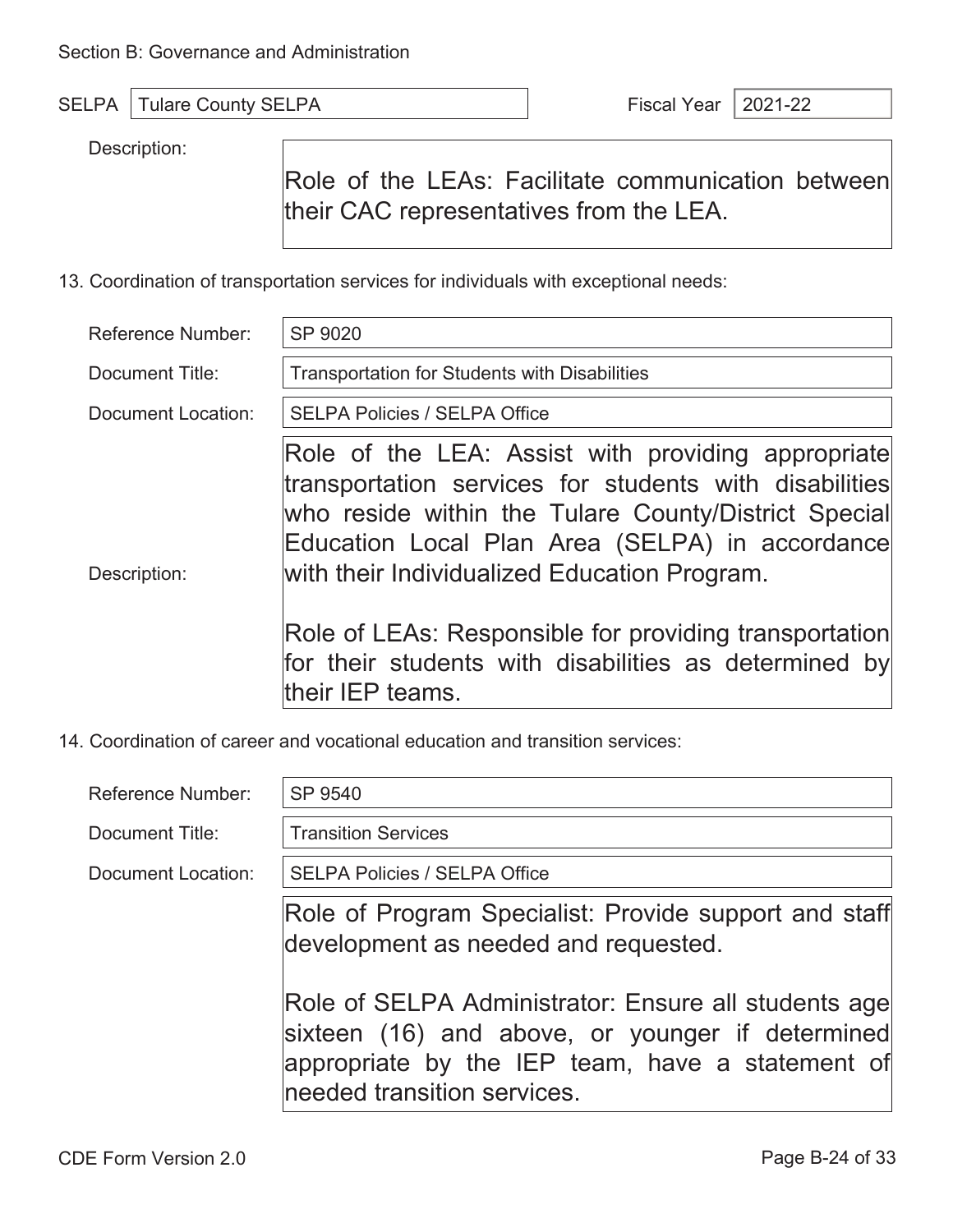Description:

Role of LEAs: Ensure that the students aged 16 and above, are involved in the development of an Individualized Transition Plan (ITP). ITP is developed annually and shall be included with the student's IEP; however, a separate ITP meeting may be held depending on the student need.

15. Assurance of full educational opportunity:

| <b>Reference Number:</b> | SP 8055                                                                                                                                                                                                                                                                                                                                                                     |  |  |
|--------------------------|-----------------------------------------------------------------------------------------------------------------------------------------------------------------------------------------------------------------------------------------------------------------------------------------------------------------------------------------------------------------------------|--|--|
| Document Title:          | Continuum of Program Options and Services                                                                                                                                                                                                                                                                                                                                   |  |  |
| Document Location:       | <b>SELPA Policies / SELPA Office</b>                                                                                                                                                                                                                                                                                                                                        |  |  |
| Description:             | Role of Program Specialist: Assures students have<br>access to a full educational opportunity regardless of<br>the district of special education accountability.<br>Role of SELPA Administrator: Through the approval of<br>the Annual Service Plan the SELPA will ensure a full<br>service programming to individuals with exceptional<br>needs is provided and available. |  |  |
|                          | Role of LEAs: Responsible for providing<br>full<br>a<br>continuum of services.                                                                                                                                                                                                                                                                                              |  |  |
|                          |                                                                                                                                                                                                                                                                                                                                                                             |  |  |

16. Fiscal administration and the allocation of state and federal funds pursuant to *EC* Section 56836.01—The SELPA Administrator's responsibility for the fiscal administration of the annual budget plan; the allocation of state and federal funds; and the reporting and accounting of special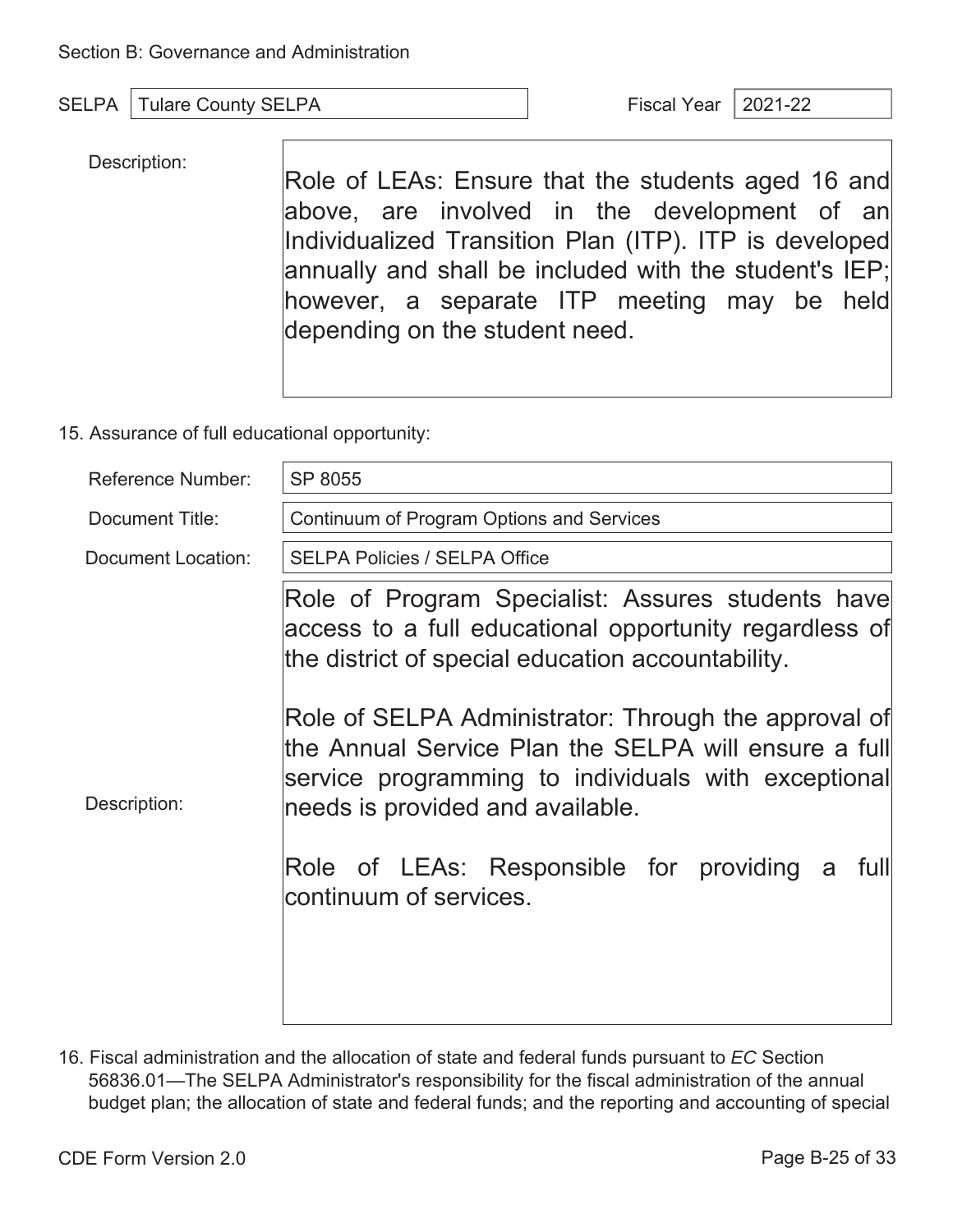| SELPA | Tulare County SELPA | <b>Fiscal Year</b> | $ 2021-22$ |
|-------|---------------------|--------------------|------------|
|-------|---------------------|--------------------|------------|

education funding.

| <b>Reference Number:</b> | SP 2010                                                                                                                                                                                                                                                                            |  |  |  |
|--------------------------|------------------------------------------------------------------------------------------------------------------------------------------------------------------------------------------------------------------------------------------------------------------------------------|--|--|--|
| Document Title:          | <b>Financial Record Keeping Requirements</b>                                                                                                                                                                                                                                       |  |  |  |
| Document Location:       | <b>SELPA Policies / SELPA Office</b>                                                                                                                                                                                                                                               |  |  |  |
|                          | Role of SELPA Administrator: Along with RLA, will<br>facilitate the distribution of funds in accordance to the<br>the<br>funding allocation plan approved<br>by<br>Superintendents Governance Council. Will<br>alsol<br>facilitate the approval of the Annual Budget Plan.         |  |  |  |
| Description:             | Role of LEAs: Through their representative to the<br>Superintendents Governance Council, will determine<br>and approve the allocation of funds to the member<br>LEAs and Annual Budget Plan. Will also submit<br>required fiscal reports as required by state and federal<br>laws. |  |  |  |

17. Direct instructional program support that maybe provided by program specialists in accordance with *EC* Section 56368:

| <b>Reference Number:</b>                                         | <b>SEPS 2615</b>                                                                                                                                                                                                                                                                                                                                                                                                                                                                                                                                              |  |  |
|------------------------------------------------------------------|---------------------------------------------------------------------------------------------------------------------------------------------------------------------------------------------------------------------------------------------------------------------------------------------------------------------------------------------------------------------------------------------------------------------------------------------------------------------------------------------------------------------------------------------------------------|--|--|
| <b>Program Specialist Description/Summary</b><br>Document Title: |                                                                                                                                                                                                                                                                                                                                                                                                                                                                                                                                                               |  |  |
| Document Location:                                               | <b>SELPA Policies / SELPA Office</b>                                                                                                                                                                                                                                                                                                                                                                                                                                                                                                                          |  |  |
| Description:                                                     | Role of Program Specialist: To observe, consult with and assist LEAs in<br>implementing designated instruction and services to students on IEPs.<br>Plan Programs and provide trainings as needed and requested by LEAs.<br>Role of SELPA Administrator: Implement and oversee consultation to<br>LEAs and assuring that students have full educational opportunity<br>regardless of district of residence.<br>Role of LEAs: To seek assistance, consultation and trainings as needed<br>to implement designated instruction and services to students on IEPs |  |  |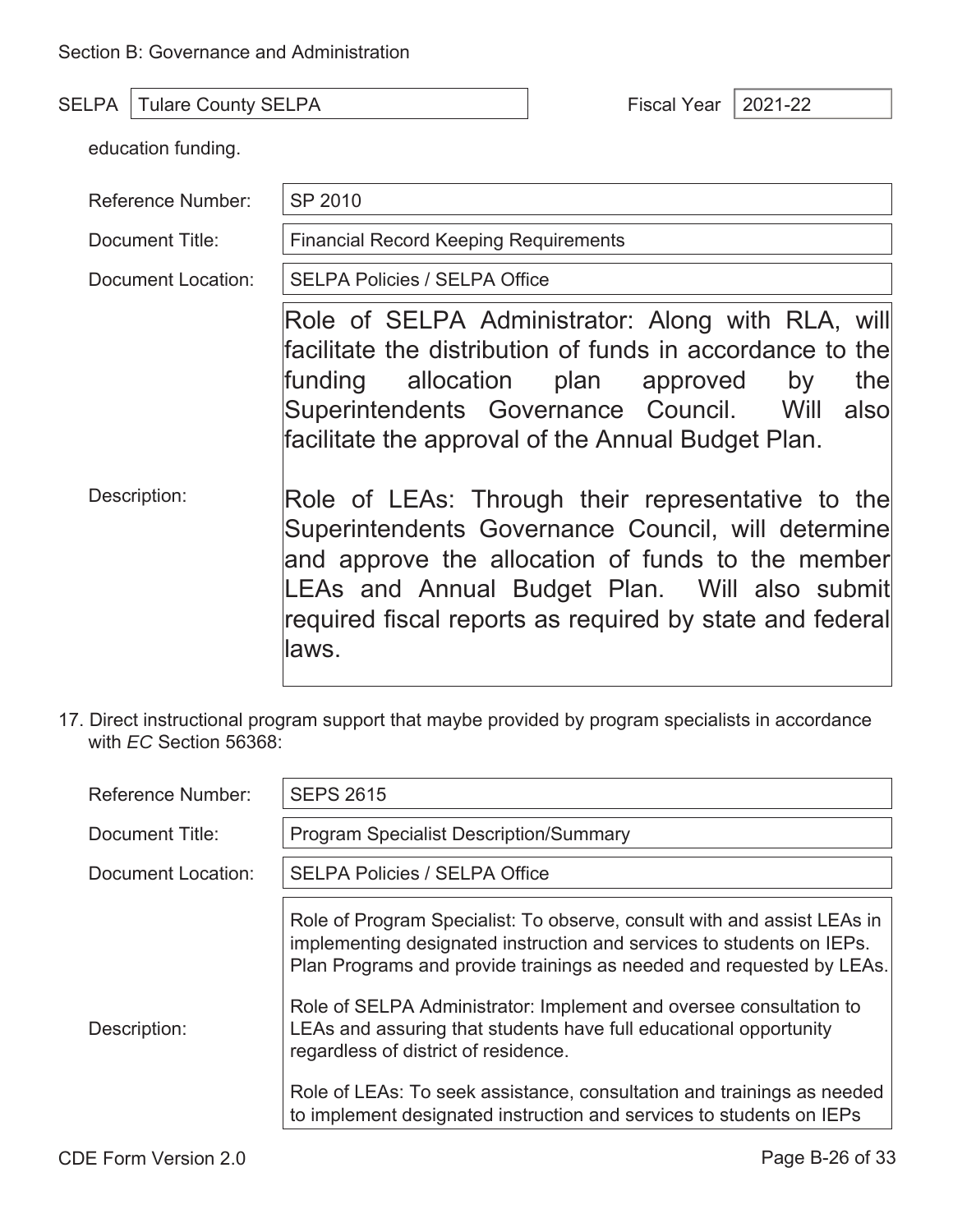| <b>SELPA</b> | <sup>1</sup> Tulare County SELPA | Fiscal<br>$^{\vee}$ ear   $\overline{\phantom{a}}$ | $ 2021-22$ |  |
|--------------|----------------------------------|----------------------------------------------------|------------|--|
|              |                                  |                                                    |            |  |

throughout district.

### **Special Education Local Plan Area Services**

1. A description of programs for early childhood special education from birth through five years of age:

| <b>Reference Number:</b>                                                                  | SP 9600 & 9650                                                                                                                                                                                                                                                                                                                                                                                                                                                                                                                                                                                                                                                                                                                                                                                                                                                                                                                                                                                                                                                    |  |  |
|-------------------------------------------------------------------------------------------|-------------------------------------------------------------------------------------------------------------------------------------------------------------------------------------------------------------------------------------------------------------------------------------------------------------------------------------------------------------------------------------------------------------------------------------------------------------------------------------------------------------------------------------------------------------------------------------------------------------------------------------------------------------------------------------------------------------------------------------------------------------------------------------------------------------------------------------------------------------------------------------------------------------------------------------------------------------------------------------------------------------------------------------------------------------------|--|--|
| Early Intervention Services (Birth - 3) & Preschool Services (Age 3-5)<br>Document Title: |                                                                                                                                                                                                                                                                                                                                                                                                                                                                                                                                                                                                                                                                                                                                                                                                                                                                                                                                                                                                                                                                   |  |  |
| <b>Document Location:</b>                                                                 | <b>SELPA Policies &amp; SELPA Office</b>                                                                                                                                                                                                                                                                                                                                                                                                                                                                                                                                                                                                                                                                                                                                                                                                                                                                                                                                                                                                                          |  |  |
| Description:                                                                              | Infant Services:<br>Tulare County SELPA and the Central Valley Regional<br>Center (CVRC) have entered into an agreement to<br>comply with Part C and California Early Start<br>regulations and policies. Programs and services<br>included within the IFSP will be implemented by the<br>responsible agency. The continuum of services and<br>programs available to infants and their families may<br>include as appropriate, but not limited to the following<br>services:<br>a. Coordinated child find and outreach<br>and<br>coordinated referral process;<br>b. Collaborative referral, enrollment, and service<br>delivery system through Interagency Agreements;<br>c. Multidisciplinary Evaluation and Assessment;<br>d. Infant Instructional programs including home-based<br>in the natural environment;<br>e. Family/parent involvement activities including parent<br>support and training;<br>f. Collaborative staff development among agencies<br>providing related early start services including health,<br>education and social welfare programs; |  |  |
|                                                                                           | Designated Instructional Services (I.e. speech,<br>g.                                                                                                                                                                                                                                                                                                                                                                                                                                                                                                                                                                                                                                                                                                                                                                                                                                                                                                                                                                                                             |  |  |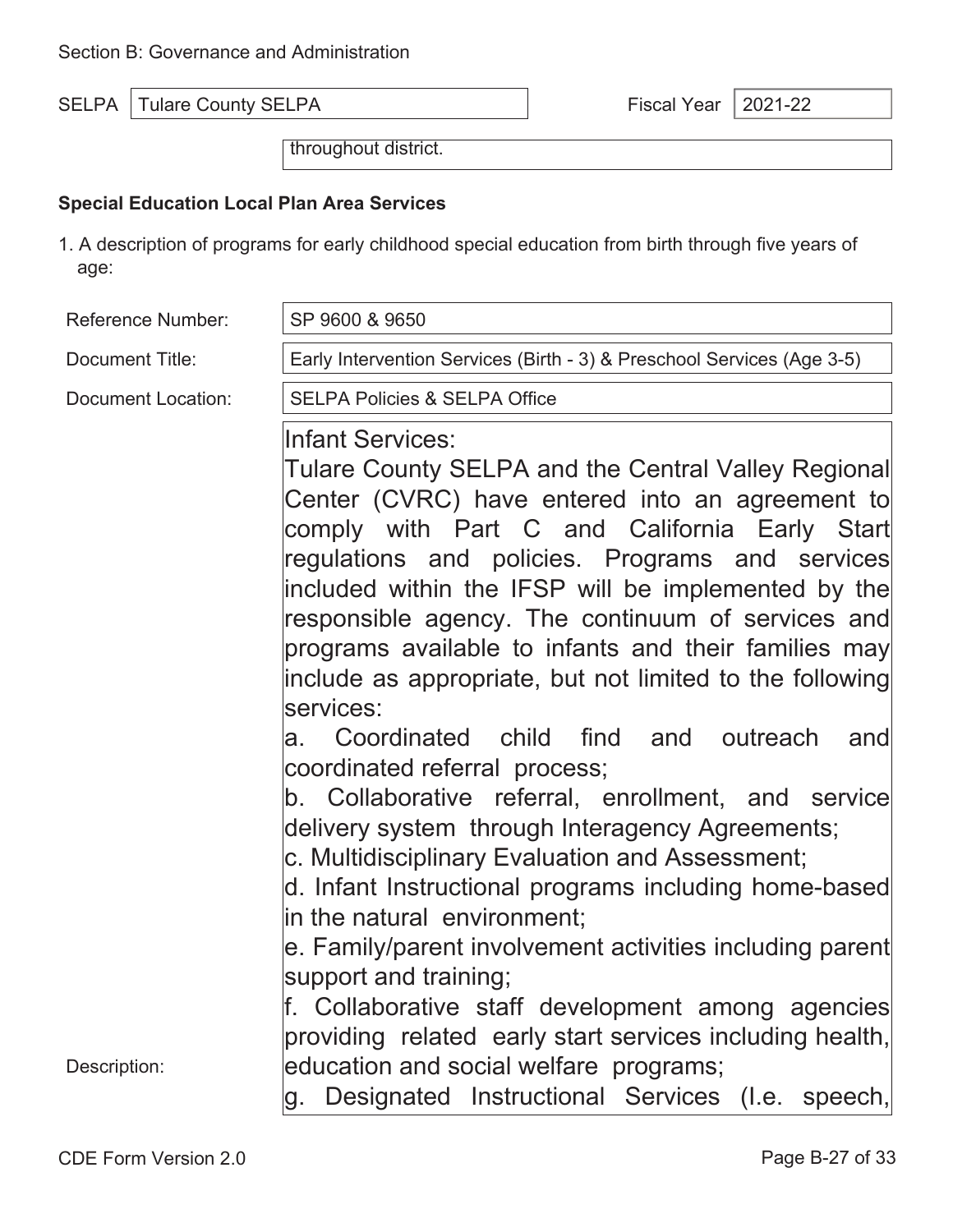physical therapy, occupational therapy, vision, hearing, mobility, and other special services); and h. Respite services.

Preschool Services:

It is the commitment of the Tulare County SELPA to identify, assess, and serve identified preschool children through a meaningful, family-focused, effective service-delivery model. Individual needs of each child are identified and an IEP is written with the parent to include all necessary services. Appropriate community agencies work together to ensure that services are not duplicated. Staff has acquired expertise in working with preschoolers and their parents through staff development, concentrated onsite assistance and an effective interdisciplinary approach to serving preschoolers.

2. A description of the method by which members of the public, including parents or guardians of individuals with exceptional needs who are receiving services under the local plan, may address questions or concerns to the SELPA governing body or individual administrator:

| Reference Number:  | SP 5020 & Parent Rights/Procedural Safeguards                                                                                                                                                                             |  |  |
|--------------------|---------------------------------------------------------------------------------------------------------------------------------------------------------------------------------------------------------------------------|--|--|
| Document Title:    | CAC & Parent Rights/Procedural Safeguards                                                                                                                                                                                 |  |  |
| Document Location: | <b>SELPA Policies / SELPA Office</b>                                                                                                                                                                                      |  |  |
| Description:       | All SELPA and Local LEA districts have a public comments section on<br>their agendas, providing parents/guardians and the public access and<br>time to pose questions and address concerns to the SELPA or local<br>LEAs. |  |  |
|                    | Community Advisory Committee will hold regular meetings with the                                                                                                                                                          |  |  |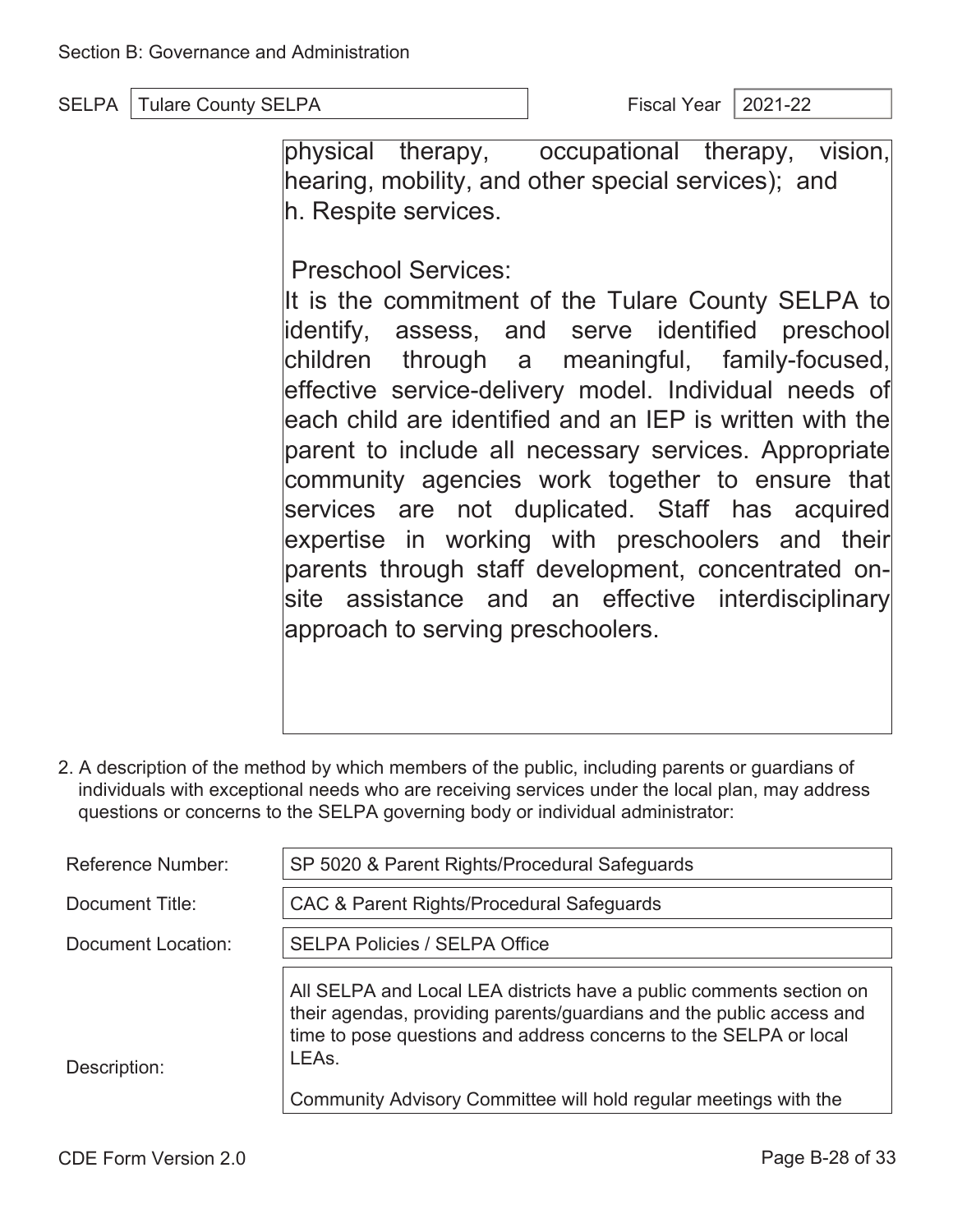SELPA Tulare County SELPA Fiscal Year 2021-22

SELPA Director. The CAC will also be surveyed annually and provide information related to the SELPA Governance.

3. A description of a dispute resolution process, including mediation and final and binding arbitration to resolve disputes over the distribution of funding, the responsibility for service provision, and the other governance activities specified within the local plan:

| <b>Reference Number:</b>  | SP 9200                                                                                                                                                                                                                                                                                                                                                                                                                                                                                                      |  |  |
|---------------------------|--------------------------------------------------------------------------------------------------------------------------------------------------------------------------------------------------------------------------------------------------------------------------------------------------------------------------------------------------------------------------------------------------------------------------------------------------------------------------------------------------------------|--|--|
| Document Title:           | <b>Alternative Dispute Resolution</b>                                                                                                                                                                                                                                                                                                                                                                                                                                                                        |  |  |
| <b>Document Location:</b> | <b>SELPA Policies / SELPA Office</b>                                                                                                                                                                                                                                                                                                                                                                                                                                                                         |  |  |
| Description:              | Tulare County SELPA has embraced the concept of<br>Alternative Dispute Resolution to encourage conflict<br>resolution through continued home/school<br>communication, before either party seeks more formal<br>intervention. Local ADR options include collaborative<br>IEP process, Facilitated IEP and Local Mediation.<br>Parents and school districts are encouraged to use<br>one of the above alternative dispute resolution<br>systems available before resulting to the formal<br>complaint process. |  |  |
|                           | Districts are encourages to resolve conflicts first at the<br>School Site level, then the District/SELPA Level,<br>before parent files with the California Department of<br>Education (CDE) or Office of Administrative Hearings<br>(OAH).                                                                                                                                                                                                                                                                   |  |  |

4. A description of the process being used to ensure a student is referred for special education instruction and services only after the resources of the regular education program have been considered and, where appropriate, utilized: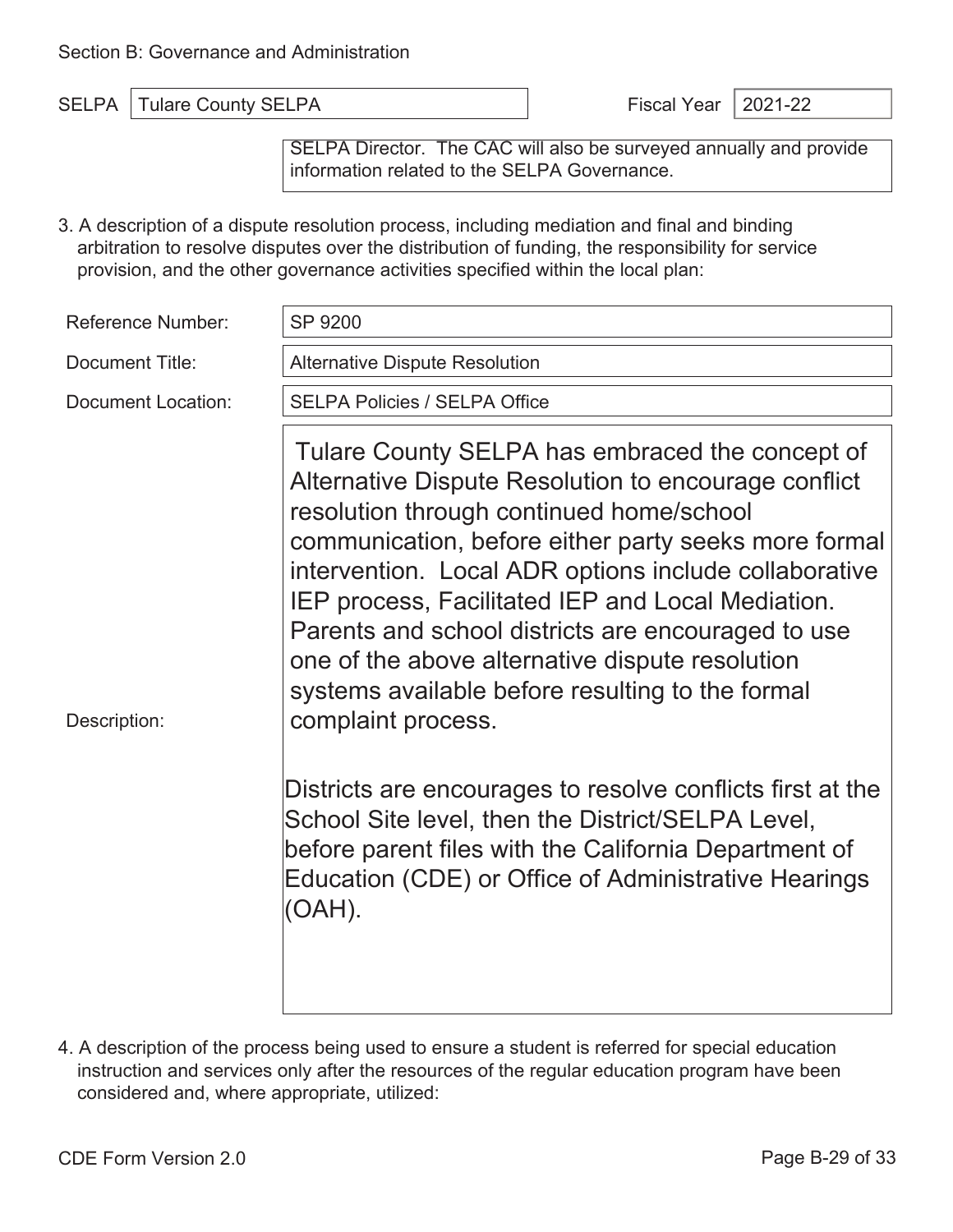| SELPA<br><b>Tulare County SELPA</b> |                                                                                                                                                                                                                                                                                                                                                                                                                                                                                 | <b>Fiscal Year</b> | 2021-22 |
|-------------------------------------|---------------------------------------------------------------------------------------------------------------------------------------------------------------------------------------------------------------------------------------------------------------------------------------------------------------------------------------------------------------------------------------------------------------------------------------------------------------------------------|--------------------|---------|
| <b>Reference Number:</b>            | SP 8031                                                                                                                                                                                                                                                                                                                                                                                                                                                                         |                    |         |
| Document Title:                     | <b>Student Study Team</b>                                                                                                                                                                                                                                                                                                                                                                                                                                                       |                    |         |
| Document Location:                  | <b>SELPA Policies / SELPA Office</b>                                                                                                                                                                                                                                                                                                                                                                                                                                            |                    |         |
| Description:                        | LEAs are encouraged to set up school teams or<br>student study teams (SST) to informally discuss<br>concerns and seek consultation regarding pupils prior<br>to a referral to special education, assuring that all<br>resources have been exhausted prior to referral.<br>The function of this team is to make suggestions and<br>give support to the individual requesting assistance<br>regarding the pupil and to put an intervention plan in<br>place for a period of time. |                    |         |

5. A description of the process being used to oversee and evaluate placements in nonpublic, nonsectarian schools and the method of ensuring that all requirements of each student's individualized education program are being met. The description shall include a method for evaluating whether the student is making appropriate educational progress:

| <b>Reference Number:</b> | SP 9350                                                                                                                                                                                                                                                                                                                                                           |
|--------------------------|-------------------------------------------------------------------------------------------------------------------------------------------------------------------------------------------------------------------------------------------------------------------------------------------------------------------------------------------------------------------|
| Document Title:          | Nonpublic Schools and Agencies                                                                                                                                                                                                                                                                                                                                    |
| Document Location:       | <b>SELPA Policies / SELPA Office</b>                                                                                                                                                                                                                                                                                                                              |
|                          | The master contract shall include a description of the<br>process being utilized by the District to oversee and<br>evaluate placements in an NPS or receiving services<br>through an NPA, which shall include a method for<br>evaluating whether the student is making appropriate<br>educational progress.<br>The District will ensure that a student's IEP team |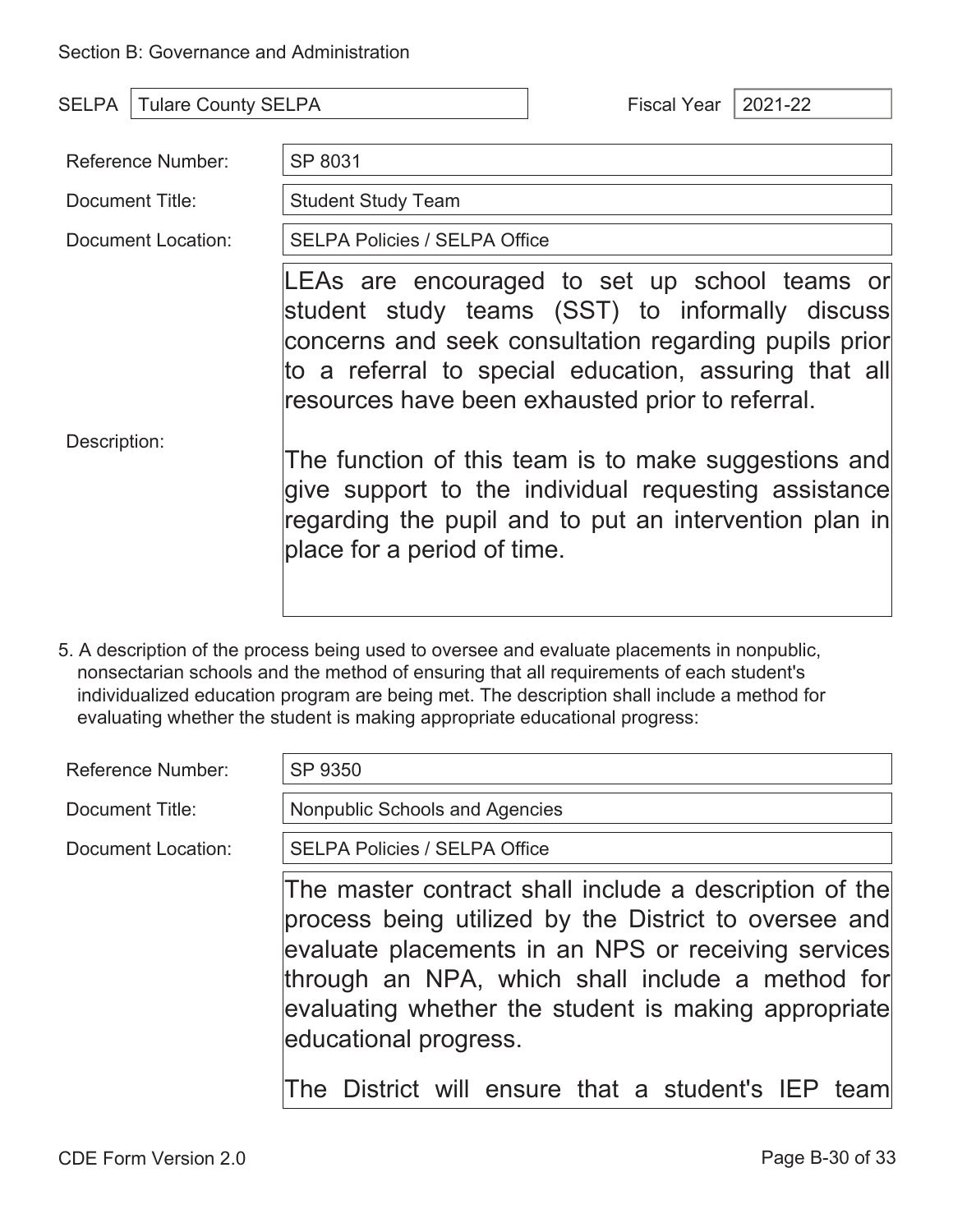Description:

SELPA Tulare County SELPA Fiscal Year 2021-22

annually reviews the IEP of a student placed in an NPS or receiving services through an NPA. At each annual IEP team meeting for a student receiving services from an NPS or NPA, the IEP team shall include a representative of the District, and the NPS or NPA shall provide documentation as to the student's progress towards annual goals and objectives. The annual data provided by the NPS or NPA shall be authentic, curriculum-based measurements, in accordance with state-adopted grade level standards. The IEP team shall remain accountable for monitoring the progress of students placed in an NPS or receiving services through an NPA, and ensure that such programs work towards the goals identified in each student's IEP.

At least once every year, the District shall do the following as part of an IEP meeting for a student provided with special education and/or related services from an NPS or NPA:

a. Evaluate the educational progress of each student placed in an NPS or NPA, including all state assessments.

b. Consider whether the student continues to require a placement in the NPS or services through an NPA and whether the student should be transitioned to a public school setting or public services.

<sup>6.</sup> A description of the process by which the SELPA will fulfill the obligations to provide free and appropriate public education (FAPE) to a student age 18 to 21 (or age 22 under the circumstances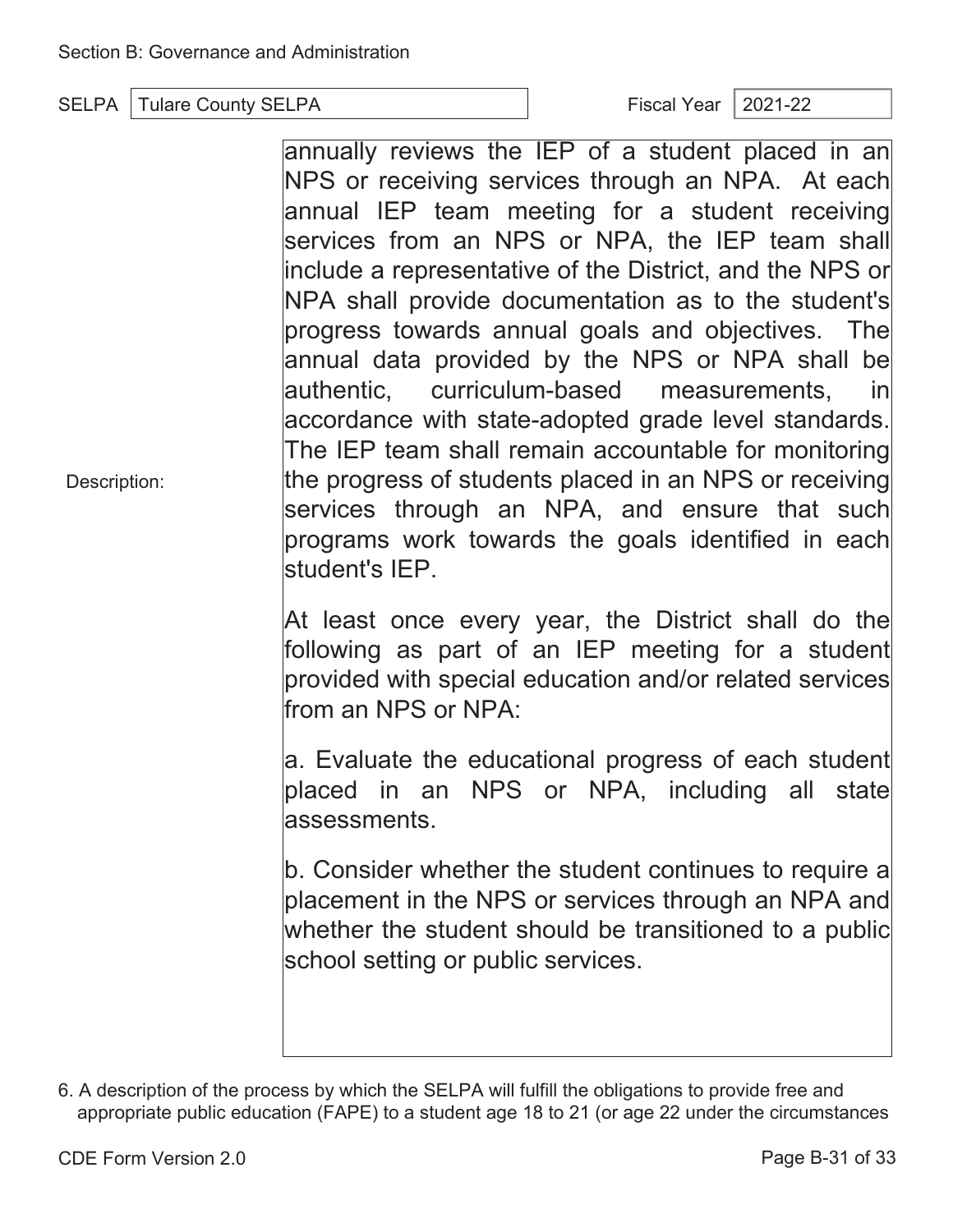SELPA | Tulare County SELPA  $\vert$  Fiscal Year | 2021-22

described in *EC* 56026(c)(4)) who has been incarcerated in a county jail and remains eligible for special education services:

The obligation to make FAPE available extends to those otherwise-eligible adults in county jail, age 18 to 21, who: (a) had been identified as a child with a disability and had received services in accordance with an IEP, but left school prior to their incarceration; or (b) did not have an IEP in their last educational setting, but had actually been identified as a child with a disability. (*EC* Section 56040)

It is the responsibility of the district of residence (DOR) to provide special education services and related services to an adult student in county jail who remains eligible for these services and wishes to receive them. The DOR is the district in which the student's parents resided when the student turned 18, unless and until the parents move to a new DOR. For conserved students, the DOR is based on the residence of the conservator. (*EC* Section 56041)

| <b>Reference Number:</b>  | SP 9500                                                                                                                                                                                                                                                                                                                                                                                                                  |
|---------------------------|--------------------------------------------------------------------------------------------------------------------------------------------------------------------------------------------------------------------------------------------------------------------------------------------------------------------------------------------------------------------------------------------------------------------------|
| Document Title:           | Services to Adults 18-21 Years of Age Incarcerated in County Jail                                                                                                                                                                                                                                                                                                                                                        |
| <b>Document Location:</b> | <b>SELPA Policies / SELPA Office</b>                                                                                                                                                                                                                                                                                                                                                                                     |
|                           | Adults aged 18 through 21 years, inclusive, who have<br>not graduated with a high school diploma, who, at the<br>time they turned 18 were identified as an individual<br>with exceptional needs and had an individualized<br>education program (IEP) under the IDEA, are also<br>entitled to a FAPE (hereinafter ("eligible adults")).<br>This applies to adults incarcerated in an adult<br>correctional facility, who: |
|                           | a. Were eligible for special education and related<br>services in accordance with an IEP up to his or her<br> incarceration;                                                                                                                                                                                                                                                                                             |
|                           | b. Were eligible for special education and related<br>services in accordance with an IEP, but who left<br>school prior to his or her incarceration; and                                                                                                                                                                                                                                                                  |